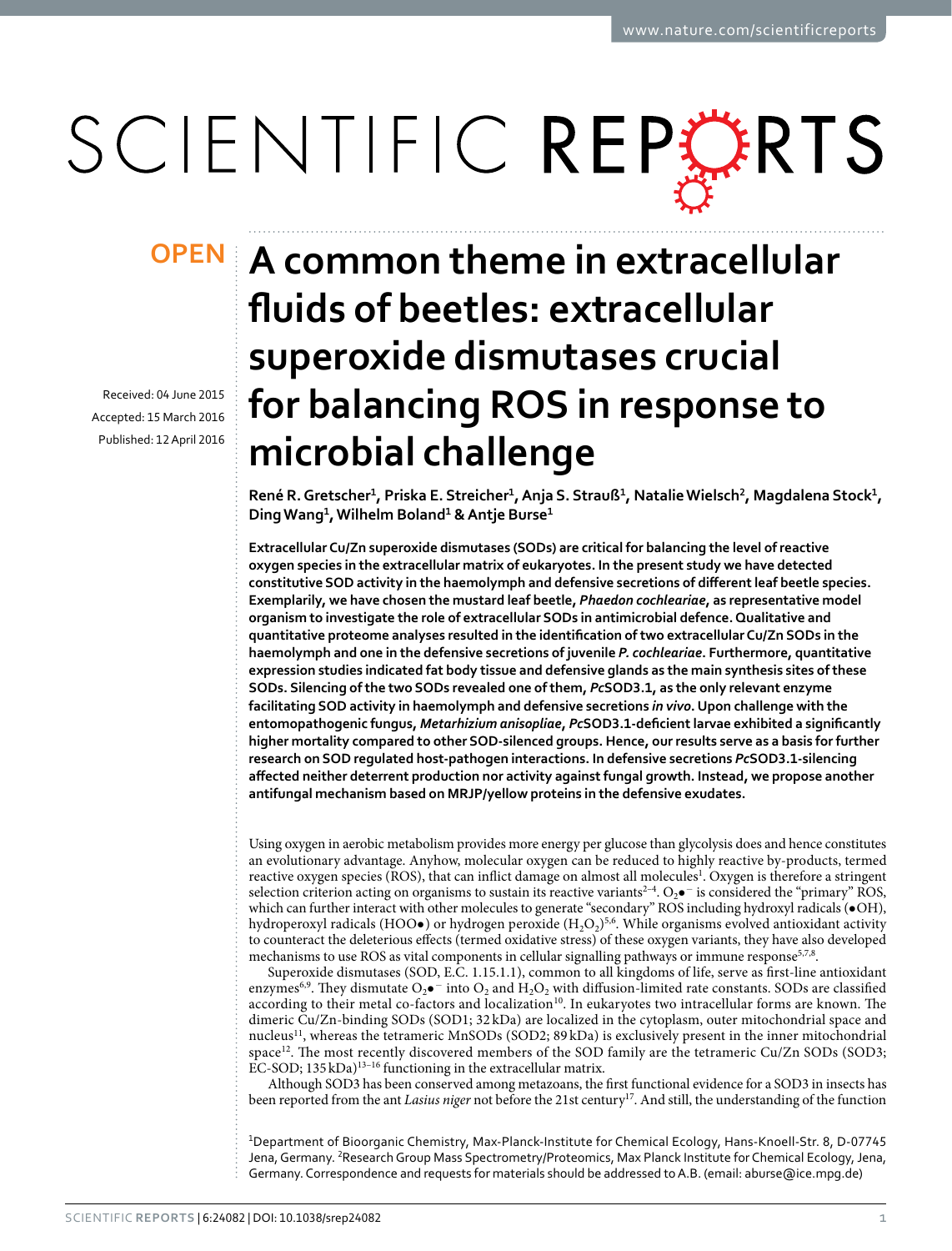of extracellular SOD isoforms in insects is incomplete and only a few examples have been published to date. For *Drosophila melanogaster* a SOD3 was reported to exhibit a protective effect against oxidative stress caused by ROS generating agents such as paraquat<sup>18</sup>, UV-radiation, and has an impact on life-span regulation<sup>19</sup>. Further, it has been assumed that extracellular SODs play a role in insect-parasitoid interactions<sup>20</sup>. Parasitoid wasps, for example, produce extracellular SODs and secrete them into their venom<sup>21</sup>. These exogenous SODs are suggested to increase the survival of the parasitoid eggs upon injection of the venom into an insect host during oviposition.

However, extracellular variants of SODs do not seem to play only a role in wasp venoms but can be found also in other insect defensive exudates. In the present study, we have identified a SOD3 isoenzyme in the proteome of the larval defensive secretions collected from the mustard leaf beetle *Phaedon cochleariae* (family Chrysomelidae, subtribe Chrysomelina). Within the Chrysomelina, the larvae of all species defend themselves by semiochemicals produced and released from specialized exocrine glands upon disturbance<sup>22-25</sup>. The defensive glands function as "bioreactors" where pre-toxins are enzymatically converted into biological active compounds. In *P. cochleariae*, the defensive iridoid chrysomelidial is converted from imported 8-hydroxygeraniol glucoside<sup>26-31</sup>. This transformation involves the hydrolysis of the glucoside and oxidation of the two primary hydroxy groups to produce the dialdehyde 8-oxogeranial, followed by a cyclisation step[29](#page-10-18),[32–35](#page-10-19). SODs could function as superoxide scavengers during the FAD dependent oxidation of 8-hydroxygeraniol or as a general protector of secretions' components from oxidative stress during storage. Besides in *P. cochleariae*, oxidation reactions in the defensive secretions of larvae can also be found in related Chrysomelina species<sup>[29,](#page-10-18)36-38</sup>.

By means of *P. cochleariae* larvae, we report the identification of a glandular extracellular SOD together with an additional extracellular isoform in the haemolymph. Given the open circulation in insects, the SODs are in contact with all tissues and, therefore, it is hypothesized that these enzymes have an overall function in the insects, for example, in the innate immunity. Their importance in ROS balancing mechanisms prompted us to investigate extracellular SODs and their role in opposing microbial invaders in the haemolymph as well as their possible function in the defensive larval exudates. As we have found constitutive extracellular SOD activity in secretions and haemolymph in related leaf beetle species we propose a widespread function of SOD3 in extracellular fluids of insects.

#### **Results**

**Distribution of extracellular SOD activity among juvenile leaf beetles.** In order to examine SOD activity in extracellular fluids of leaf beetles, we have carried out in gel activity assays. We detected activity in the defensive secretions as well as in the haemolymph of all analysed larvae which were collected from different related species of the subtribe Chrysomelina ([Fig. 1A\)](#page-2-0). Interestingly, the extracellular SOD activity in the larval secretions is independent from their pathway of deterrent production. The biosynthesis of deterrents usually involves an oxidation reaction, as in the case of *P. cochleariae*, *Gastrophysa viridula*, *Chrysomela populi*, willow-feeding *Chrysomela lapponica.* However, birch-feeding *C. lapponica* larvae are devoid of an oxidation step in the deterrent synthesis and could therefore surrender SOD activity in the secretions<sup>38-40</sup>. Further analyses of other larvae of leaf beetles including members of the genera *Chrysolina* (Chrysomelini, Chrysolinina) *Leptinotarsa* (Chrysomelini, Doryphorina) and *Agelastica* (Galerucinae, Sermylini) showed activity in their haemolymph ([Fig. 1B](#page-2-0)). It is, therefore, reasonable to assume that extracellular SOD activity is a widespread phenomenon in leaf beetles, which did not emerge in just a single subtribe. For our further experiments, we have chosen the mustard leaf beetle, *P. cochleariae*, as case study to investigate the function of extracellular SODs in insects.

**Identification of extracellular Cu/Zn SODs in juvenile** *Phaedon cochleariae***.** Larval secretions as well as cell-free haemolymph were at first separated by 1D-SDS-PAGE. After recovering, the protein bands were then analysed by LC-MSE. For each of the two samples, the peptides derived from proteins of a molecular weight of 15 to 25 kDa were matched to data base proteins with similarity to Cu/Zn SODs (Sod\_Cu (PF00080) EC 1.15.1.1). The full-length amplification and sequencing of the corresponding transcripts led to coding sequences of 516bp for *Pc*SOD3.1 and 534bp for *Pc*SOD3.2 for *P. cochleariae*. While *Pc*SOD3.1 has been identified by LC-MSE analyses in the defensive secretions and haemolymph, *Pc*SOD3.2 has been determined only in the haemolymph (Supplementary Table S1).

The deduced amino acid sequences *Pc*SOD3.1 and *Pc*SOD3.2 possess about 50% identity with each other. For *Pc*SOD3.1 and *Pc*SOD3.2, N-terminal signal peptides were specified by cleavage site predictions suggesting those to be extracellular proteins. Further analyses of their structure by homology modelling using Phyre2<sup>[41](#page-11-2)</sup> revealed for both proteins active sites and binding motifs for the metal cofactors which are summarized in [Table 1](#page-2-1) and visualized in Supplementary Figs S1 and S2. *Pc*SOD3.2 possesses amino acid exchanges in position H85 and H102 into proline and asparagine, respectively.

In order to demonstrate the *in vitro* activity of *Pc*SOD3.1 and *Pc*SOD3.2, both enzymes have been expressed heterologously in *E. coli* and purified subsequently. In the enzyme assays, recombinant *Pc*SOD3.1 displayed an activity of  $36\% \pm 8\%$  whereas *PcSOD3.2* showed an activity of only  $1\% \pm 0.6\%$  (see Supplementary Fig. S3). Hence, *Pc*SOD3.2 seems to have a strongly reduced activity compared to *Pc*SOD3.1, most likely due to the amino acid exchanges in its active centre.

Phylogenetic analyses including intra- and extracellular Cu/Zn SODs encoding sequences inferred from our transcriptome reference libraries, other insect and mammalian homologs showed a clustering of the identified *Pc*Cu/Zn SODs into the group of extracellular SODs (Supplementary Fig. S4A). While one group of intracellular SODs cluster together, the other group is formed by the extracellular variants. Human SOD3 is grouped to the extracellular enzymes. Sequences similar to *Pc*SOD3.1 and *Pc*SOD3.2 were found in related Chrysomelina species with bootstrap values of 43% and 100%, respectively. Chrysomeline *Pc*SOD3.2 homologs also possess amino acid changes in the positions as in *Pc*SOD3.2 (Supplementary Fig. S4B). Remarkably, within the extracellular proteins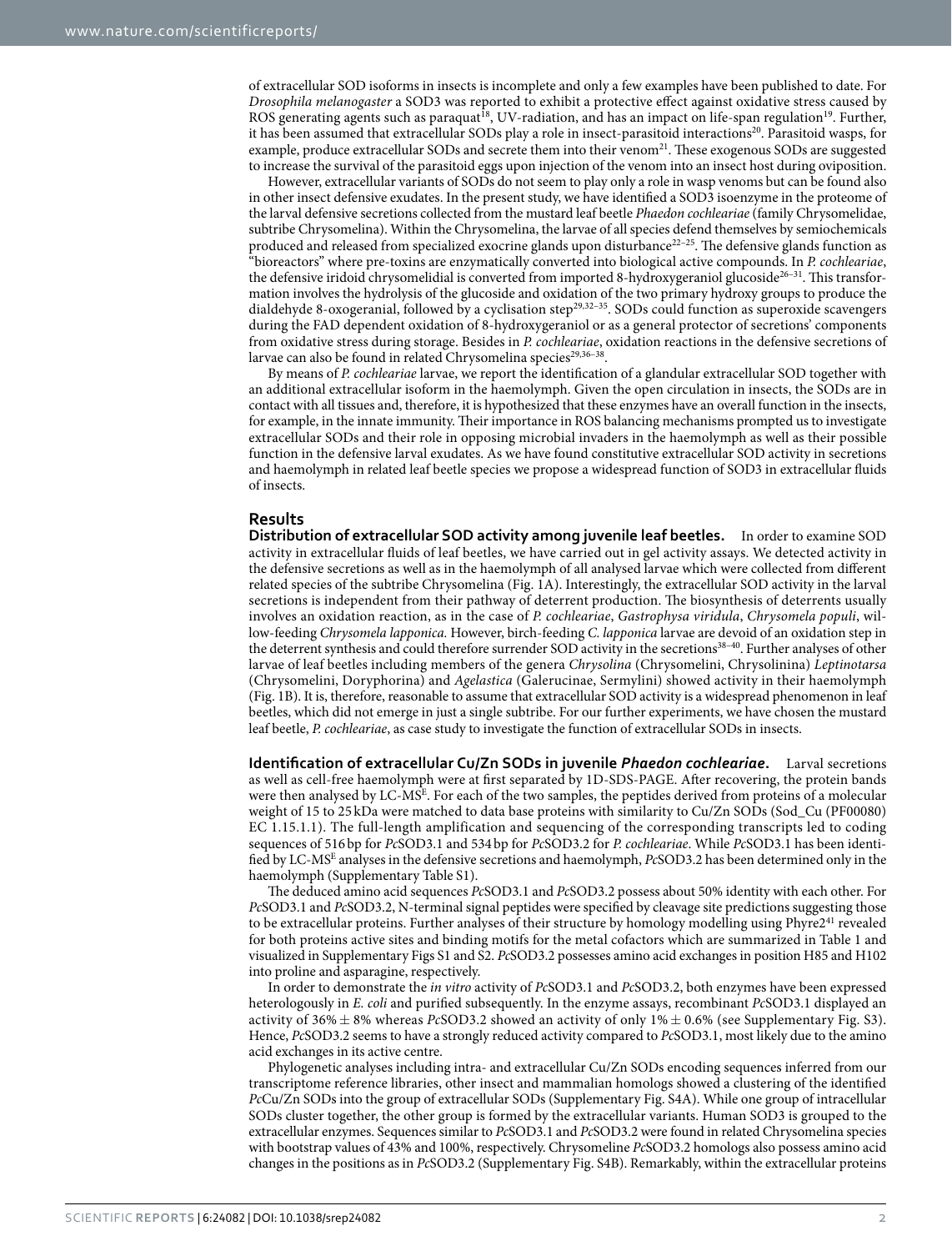A



<span id="page-2-0"></span>**Figure 1. Detection of SOD activity in defensive exudates and haemolymph collected from larvae of different leaf beetle species.** (**A**) From each species 1μl haemolymph (H, left) and 0.3μl secretion (S, right) was separated on native PAGE and functionally stained for SOD activity by using a qualitative zymography method based on the conversion of the tetrazolium salt, MTT. SOD activity inhibits the formation of a dark blue formazane dye and corresponds to white bands on a dark background. Here we show cropped gel sections. Full-length gels are presented in Supplementary Figs S14 and S15. (**B**) From pooled individuals of each species 0.8μl of haemolymph was used in a 20μl reaction mixture for the SOD assays using a quantitative microtiter plate method. SOD activity was determined colorimetrically at 440nm as the inhibition of the reduction of the tetrazolium salt, WST-1 ( $n = 3$ ).

<span id="page-2-1"></span>

|                                               | PcSOD3.1                                                   | PcSOD3.2                                                    | PcSOD1                           |
|-----------------------------------------------|------------------------------------------------------------|-------------------------------------------------------------|----------------------------------|
| Protein (aa)                                  | 171                                                        | 177                                                         | 153                              |
| Signal peptide                                | Yes (aa $1-16$ )                                           | Yes (aa $1-20$ )                                            | no                               |
| Molecular mass (kDa)                          | 17.8                                                       | 18.8                                                        | 15.9                             |
| N-Glycosylation                               | N in position 36                                           | N in position 43                                            | N in position 23                 |
| Cysteine residues forming<br>disulphide bonds | $Cvs74-Cvs163$                                             | $Cys79-Cys169$                                              | $Cys56-Cys144$                   |
| $\rm Zn^{2+}$ binding site                    | H80, H88, H97, D100                                        | P85, H93, N102,<br>D <sub>105</sub>                         | H62, H70, H79, D82               |
| $Cu^{2+}$ binding site                        | H63, H65, H80, H137                                        | H68, H70, P85, H143                                         | H45, H47, H62,<br>H119           |
| Active site                                   | H63, H65, H80, H97,<br>D <sub>100</sub> , H <sub>137</sub> | H68, H70, P85, N102,<br>D <sub>105</sub> , H <sub>143</sub> | H45, H47, H62, H79,<br>D82, H119 |

#### **Table 1. Main characteristics of Cu/Zn SOD protein sequences identified in** *P. cochleariae***.**

conserved sequences were found with a high bootstrap value of 70%. A physiological function, however, has not been described as yet for any of these proteins.

**Localization of Cu/Zn SODs in juvenile** *P. cochleariae***.** We performed qPCR to analyse the transcript abundance of the extracellular SODs in *P. cochleariae* larvae. The defensive glands predominantly expressed *PcSOD3.1*. In the fat-body tissue, we detected a high expression of both *PcSOD3.1* and *PcSOD3.2* (Supplementary Fig. S5). Due to the relatively low mRNA levels in all the other tested tissues, including gut, Malpighian tubules, haemolymph containing haemocytes, and head we consider the defensive glands and fat body tissue as the main synthesis sites of *Pc*SOD3.1 and *Pc*SOD3.2.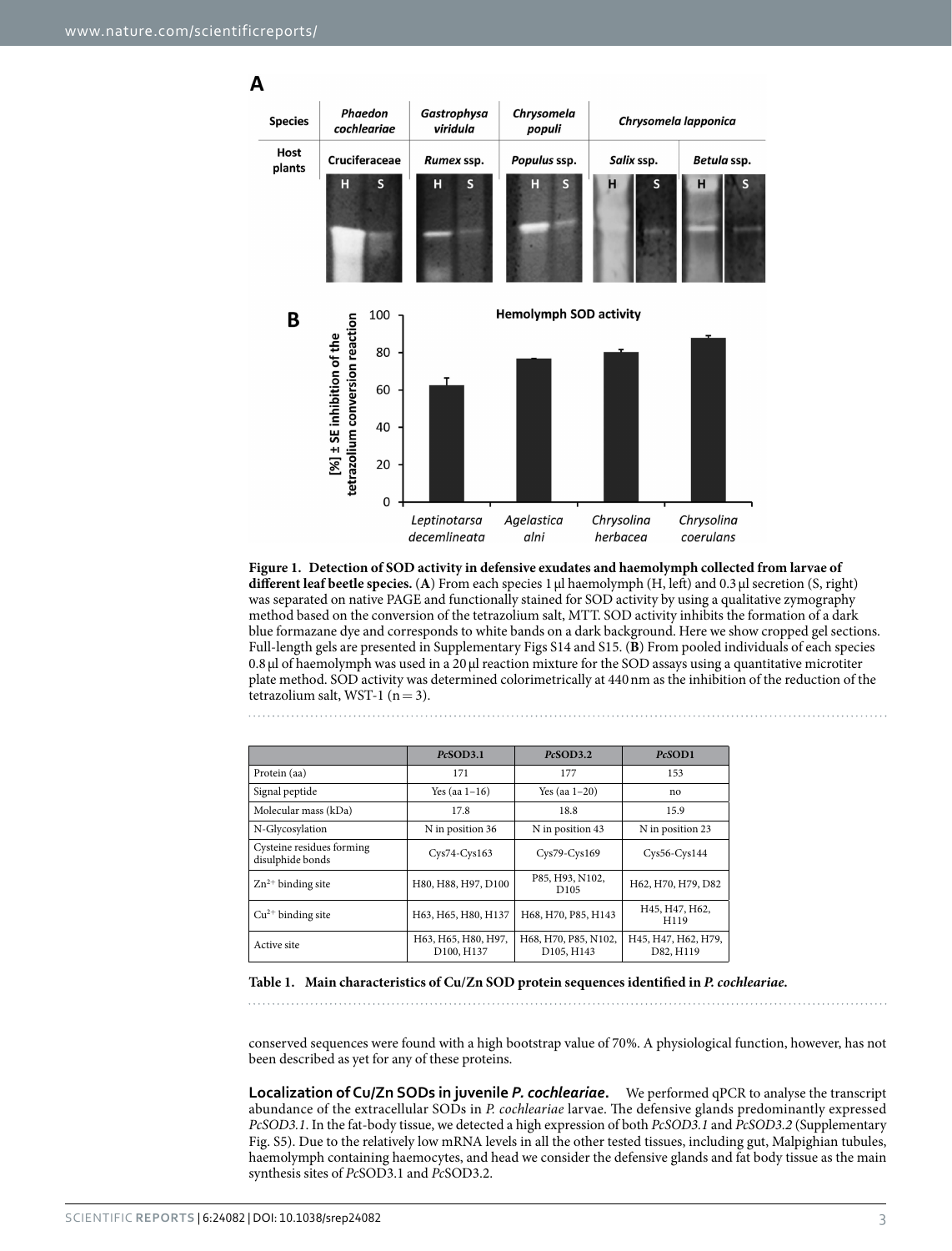In human SOD3, the C-terminus is highly rich in positively charged lysine and arginine residues that are involved in anchoring to heparan sulfate proteoglycans on cell surfaces and connective tissue matri[x42–44.](#page-11-3) This C-terminal domain can be proteolytically cleaved to facilitate entrance to extracellular fluids. The two extracellular insect *Pc*SODs, however, lack such a heparin binding peptide (Supplementary Fig. S1). In order to test the membrane association of extracellular SODs, the tissues of Malpighian tubules and fat body from juvenile *P. cochleariae* have been separated into membrane and cytosolic fractions. All fractions exhibited SOD activity (Supplementary Fig. S6). By using LC-MSE proteome analyses, we were, however, not able to detect extracellular SODs in any of the samples. Instead, we identified an additional Cu/Zn SOD (Supplementary Table S1). The corresponding full-length sequence does not have a predicted peptide signal suggesting that it is a cytoplasmic variant. It has been therefore named *Pc*SOD1 [\(Table 1\)](#page-2-1). This *Pc*SOD1 is expressed in all tested larval tissues (Supplementary Fig. S5). The activity of recombinant *Pc*SOD1 has also been assayed *in vitro* and was found to be active with 59%  $\pm$  6% (Supplementary Fig. S3). As SOD1 has been reported to play an important role for ROS detoxification and immune response in other insects we have included *Pc*SOD1 into our further analyses as a positive control of RNAi effects<sup>45-49</sup>.

**Effects of** *PcSOD3.1* **silencing on the defensive secretions of** *P. cochleariae***.** To study the function of extracellular SODs in leaf beetles *in vivo* we have tested RNAi by targeting the first candidate *PcSOD3.1*. We injected dsRNA*-PcSOD3.1* into each of early second-instar larvae. A significant reduction of the transcript in the whole larvae compared to the control group has been measured already 6 h after injection (29.5%  $\pm$  7.9), which continued dropping down to 1% $\pm$  1 within 24h and revealed to be stable until pupation 10 days later (0.6% $\pm$  0.6) ([Fig. 2A\)](#page-4-0). Though the reduction of the transcript was stable even in adult beetles until their death [\(Fig. 2B](#page-4-0)), eight weeks after maturation (4.5% $\pm$  7.4), the silencing effects were not transmitted into the F1-generation (Supplementary Fig. S7) (cf. Bucher *et al.*[50](#page-11-5)).

Consistently with the reduction of the transcript level, both, the protein and the enzymatic activity, decreased rapidly in *P. cochleariae* larvae ([Fig. 2C,D\)](#page-4-0). *Pc*SOD3.1 was not detectable anymore in the defence secretome nine days after dsRNA*-PcSOD3.1* injection whereas the protein pattern of the remaining proteins compared to the controls remained unchanged. SOD activity of the secretion was reduced to 5.7%± 7.1 compared to *gfp*-control and stayed reduced by more than 80% until prepupal stage.

In addition, we checked the amount of chrysomelidial in the defence secretion, as an indicator of an RNAi-related alteration of the *de novo* synthesis of this defence allomone, but observed no significant differences among the populations (Supplementary Fig. S8). Hence, the silencing of *PcSOD3.1* in the defensive secretions did not affect the production of the defensive chemistry.

**Comparing the silencing effects of extracellular and cytoplasmic Cu/Zn SODs in the secretions and haemolymph of** *P. cochleariae***.** Besides *PcSOD3.1* we have knocked-down *PcSOD3.2* and *PcSOD1* individually. By comparing the transcript levels of the *Cu/ZnPcSODs* we observed no significant co-silencing or up-regulation in whole larvae 10 days after dsRNA injection (Supplementary Fig. S9). A quantitative SOD assay revealed an activity significantly reduced only in the *Pc*SOD3.1(−)-group; *Pc*SOD3.1 seems to be the responsible enzyme for the constitutive SOD activity found in haemolymph and secretions [\(Fig. 3](#page-5-0)). Hence, no other SOD putatively existing in the genome seems to take over the function to the extent of *Pc*SOD3.1 in haemolymph and secretions after its silencing.

**Effect of Cu/Zn SOD silencing on beetle development and life-span.** We induced RNAi in second-instar larvae and monitored long-term effects due to decreased SOD activity in *P. cochleariae*. The period of time in which individuals of one group remained in one developmental stage, appeared not to differ significantly in the transition from larval to pupal and to adult stage (Supplementary Fig. S10). Monitoring the longevity revealed that the silencing of *PcSOD1* resulted in an earlier death of individuals after 115 days compared to controls or the extracellular SOD-deficient groups (Supplementary Fig. S11). This observation is in accordance with papers showing an impact of SOD1 in life-span of e.g. *D. melanogaster* knockout mutants e.g.[49.](#page-11-6) Statistic tests applied to our data, however, did not demonstrate significance for the observed phenomenon. Concluding, the probability of survival of *P. cochleariae* is not impaired by the silencing of the single *PcSOD* genes.

**Consequences of SOD-knock-down after microbial challenge.** As O<sub>2</sub>•<sup>−</sup> and hydrogen peroxide play important roles on innate immune response against potentially invasive organisms[45,](#page-11-4)[51,](#page-11-7) we tested whether the deficiency in one Cu/Zn *Pc*SOD alters survival of *P. cochleariae* larvae exposed to microbes after inoculation with the entomopathogenic fungus *M. anisopliae*, the Gram(−)bacterium *E. coli* K12 and the Gram(+)bacterium *M. luteus*.

Testing pathogenicity of *M. anisopliae*, we could observe a fast increase in mortality of all groups, starting 6 days after inoculation [\(Fig. 4A\)](#page-6-0). The probability of the survival of the *PcSOD3.1*(−) group was significantly reduced compared to that of the other groups. Also the pupal weight was reduced to average 6mg which was significantly less than the 9mg of *gfp* control. Hence, the *PcSOD3.1*(−) larvae suffering during the whole larval phase from fungal infection were possibly compromised in optimal nutrition compared to each of the other groups with intact *Pc*SOD3.1 enzyme.

LC-MSE analyses of haemolymph revealed the induction of antimicrobial peptides as part of the humoral defence upon microbial challenge (Supplementary Table S2[\)52–55.](#page-11-8) For example, a protein sequence with a similarity of 77% to defensin from *Sitophilus zeamais*[56](#page-11-9) was detectable only in the infected haemolymph samples and not in the control. A protein, 61% similar to *S. zeamais* attacin C<sup>56</sup>, was about 20-fold increased after *M. anisopliae* infection. And also an acaloleptin A similar protein (83% similarity to the protein from *Acalolepta*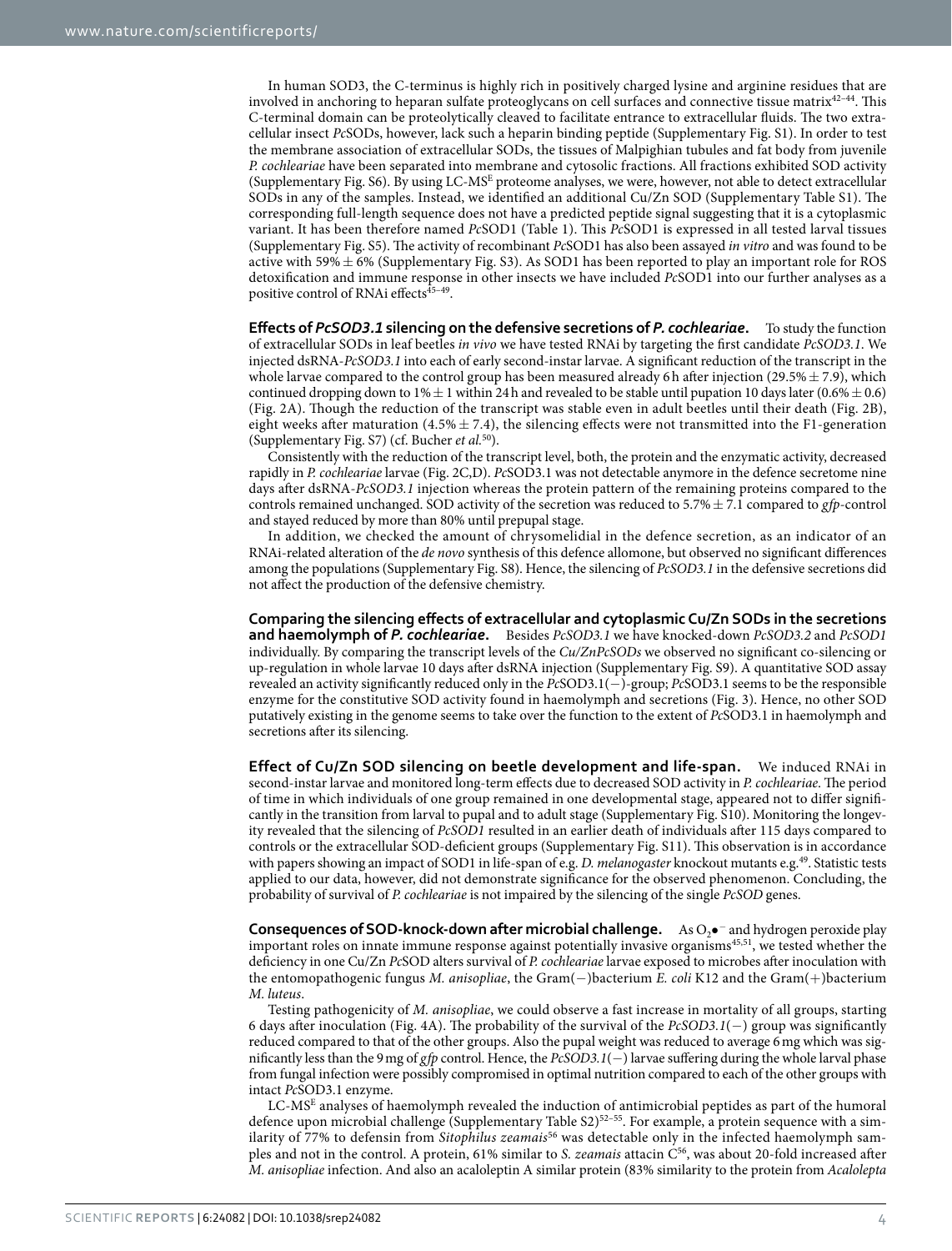

<span id="page-4-0"></span>**Figure 2. RNAi effects on transcript and protein abundance, and SOD activity in** *P. cochleariae***.**  (**A**) Transcript abundance of *PcSOD3.1* after injection with 200ng *PcSOD3.1*-dsRNA or *gfp* as a control, respectively. RNA from whole larvae has been used as template. The efficiency corrected Cq values of *PcSOD3.1* silenced samples have been normalized to the reference genes *PcRPL6* and *PcRPS3* (n= 3). (**B**) Resulting transcript abundance of whole female adult beetles eight weeks after maturation, which were injected with *PcSOD3.1*-dsRNA or *gfp*-dsRNA during different developmental stages (n= 5). L200, larvae injected with 200ng dsRNA; L500, larvae injected with 500ng dsRNA; P500, pupae injected with 500ng dsRNA; P1K, pupae injected with 1μg dsRNA. (**C**) Coomassie stained SDS-PAGE with 0.3μl of larval defence secretions from each experimental group, nine days after RNAi induction as described in (**A**). Here we show a cropped gel section. The full-length gel is presented in Supplementary Fig. S16. NIC, Non-injected control. (**D**) Time series of SOD activity of defence secretions, quantitatively determined by using a colorimetric microtiter plate assay. From pooled individuals from each experimental group 0.3μl of defensive secretions was used in a 20μl reaction mixture for the SOD assays. Values of the *PcSOD3.1*(−)-group were normalized to *gfp*-control (n= 3).

*luxuriosa*[57](#page-11-10)) was about 7-fold induced compared to the non-infected control. However, the antimicrobial peptides could apparently not prevent a lethal phenotype upon fungal infection.

Further time-dependent expression analyses comparing fungal-infected and non-infected larvae deficient in Cu/Zn SOD activity showed significant induction of *PcSOD3.2* and *PcSOD1* expression two days after inoculation (Supplementary Fig. S12). *PcSOD3.1* was not significantly induced over a period of six days. LC-MSE analyses of the haemolymph of *PcSOD3.1*(−) larvae demonstrated that there is no induction of any other extracellular SOD upon infection compared to non-infected *PcSOD3.1*(−) larvae (Supplementary Table S3).

Because RNAi is systemic in beetles, a loss of *Pc*SOD3.1 in the defensive secretions could have an effect on the germination of the conidia on the surface of the larvae. Agar diffusion tests showed, however, that silencing of *PcSOD3.1* did not alter antifungal activity of the defensive secretions (Supplementary Fig. S13A). It is therefore reasonable to assume, that constitutive *Pc*SOD3.1 plays a pivotal role for ROS homeostasis in the haemolymph in immune response to fungal challenge. By using LC-MS<sup>E</sup> analyses we have identified in the larval defensive exudates a protein similar to members of the yellow-like protein family characterized by the presence of a major royal jelly domain[58](#page-11-11),[59](#page-11-12) (Supplementary Table S4). In pilot experiments its silencing caused the loss of the antifungal activity of larval secretions against *M. anisopliae* (Supplementary Fig. S13B). Hence, the mode of action of antifungal activity in defensive secretions differs from that found in the haemolymph and is currently under investigation.

In case of inoculation by  $1*10<sup>6</sup>$  *E. coli* cells, we could not detect any difference on the survival or the pupal weight between the groups ([Fig. 4B\)](#page-6-0). In a similar experiment, using  $1*10^6$  of *M. luteus* cells, we could detect a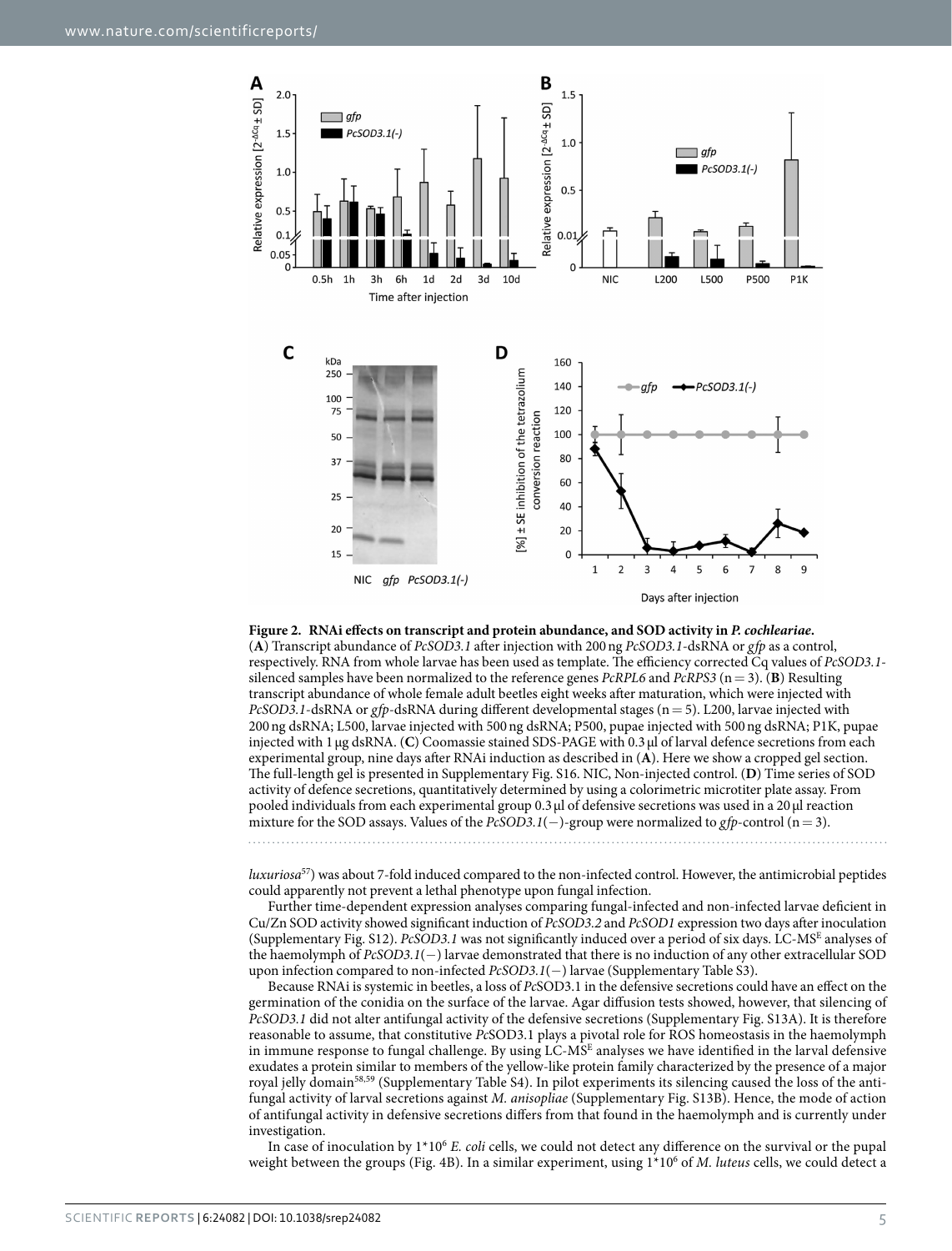

<span id="page-5-0"></span>**Figure 3. RNAi effects after individual silencing of Cu/Zn** *PcSOD***s in extracellular fluids of** *P. cochleariae* **larvae.** SOD activity was measured ten days after injection with 200ng of *PcSOD3.1*-, *PcSOD3.2*-, *PcSOD1*- or *gfp*-dsRNA. The used colorimetric assay was based on the inhibition of the reduction of the tetrazolium salt, WST-1. From pooled individuals of each experimental group 0.5μl of haemolymph (left graph) and 0.3μl of defensive secretions (right graph) was assayed regarding SOD activity in a 20  $\mu$ l reaction mixture (n = 3). Level of significance: \*p< 0.05 (ANOVA on ranks, Turkey test).

reduced, but statistically not significant, survival in the *PcSOD3.1*(−) group compared to *gfp* and *PcSOD1*(−) and *PcSOD3.2*(−) groups [\(Fig. 4C\)](#page-6-0).

LC-MSE analyses of haemolymph revealed also the induction of antimicrobial peptides after *E. coli* and after *M. luteus* infection, including defensin, attacin C (50-fold induced compared to the non-infected control), and also an acaloleptin A similar protein (4–10-fold induced compared to the non-infected control) (Supplementary Table S2). Apparently, in our experiments the lack of SOD activity did not interfere significantly with the antibacterial activity of the immune response in the insects most likely due to the action of the antimicrobial peptides.

#### **Discussion**

The insect's innate immune system is comprised of both cellular and humoral elements<sup>60–64</sup>. Invasive organisms that enter the host's hemocoel encounter reactive haemocytes and an array of specific, e.g. antimicrobial pep-tides<sup>52,[54](#page-11-14)[,65](#page-11-15)[,66](#page-11-16)</sup>, and non-specific, e.g. ROS, cytotoxic molecules<sup>[45,](#page-11-4)51</sup>. Particularly, SODs have a paramount role in balancing ROS in an organism. We have identified two extracellular SODs, *Pc*SOD3.1 and *Pc*SOD3.2, and one cytosolic variant, *Pc*SOD1, in juvenile *P. cochleariae*. Unlike the human extracellular SODs, the extracellular isoforms from the beetles are most likely not attached to the extracellular matrix, but secreted as soon as they are synthesized. This phenomenon has already been described for the extracellular proteins of *Drosophila*[19.](#page-10-13) Fat body and defensive glands of juvenile *P. cochleariae* are suggested to be the main production sites of the two extracellular SODs. On the basis of *in vitro* activity assays, *Pc*SOD3.1 displayed a higher activity compared to the activity of *Pc*SOD3.2. As *Pc*SOD3.2 is present in the haemolymph in much higher quantity compared to *Pc*SOD3.1, we hypothesize a function for *Pc*SOD3.2 in regulating ROS equilibrium in the haemolymph by e.g. trapping H<sub>2</sub>O<sub>2</sub>.

Processes causing ROS production in insects include the immune responses against microbes<sup>67[,68](#page-11-18)</sup>. Our data show the vital role of *Pc*SOD3.1 in the haemolymph particularly against entomopathogenic fungi compared to treatments with bacteria. Immune response against fungal infection includes melanisation leading to the physical encapsulation of intruders in a dense melanin coat which is accompanied by the production of ROS together with the redoxactive melanogenic intermediates<sup>[63,](#page-11-19)69-71</sup>. In our opinion, a direct participation of *PcSOD3.1* in the phenoloxidase cascade leading to melanin capsules could be excluded by the fact, that O2•− is needed to drive melanisation. It has been shown, that the enzymatic oxidation of DOPA as intermediate of the melanisation cascade is SOD sensitive *in vitro*[72](#page-11-21), and a SOD in the process of encapsulation is contra-productive since it slows down melanisation[73](#page-11-22). Instead, we hypothesize two possible functions for *Pc*SOD3.1 identified in the beetle's haemolymph. First, it could be intended to produce H<sub>2</sub>O<sub>2</sub> which will fuel Fenton reactions. Second, H<sub>2</sub>O<sub>2</sub> serves as signal intermediate, necessary for the transcriptional regulation of an adequate immune response<sup>74</sup>. H<sub>2</sub>O<sub>2</sub> signalling, which is involved in immune response, proceeds via Nox-enzymes. Superoxide anions have to be converted in the extracellular space to  $H_2O_2$  to be active in the cytosol after reimport<sup>[74](#page-11-23)</sup>. This path is often described to rely on spontaneous dismutation of O<sub>2</sub>•<sup>−</sup> but SODs work an order of magnitude faster yielding H<sub>2</sub>O<sub>2</sub> and prohibit the depolarization of the membrane due to too many negative charge[s75](#page-11-24)[,76.](#page-12-0) To conclude, if *Pc*SOD3.1 is missing in the haemolymph upon fungal infection, the melanisation cascade may be activated anyway, but the production of antimicrobial radicals or  $H_2O_2$  for the regulation of downstream reactions leading to an effective immune response might be unbalanced.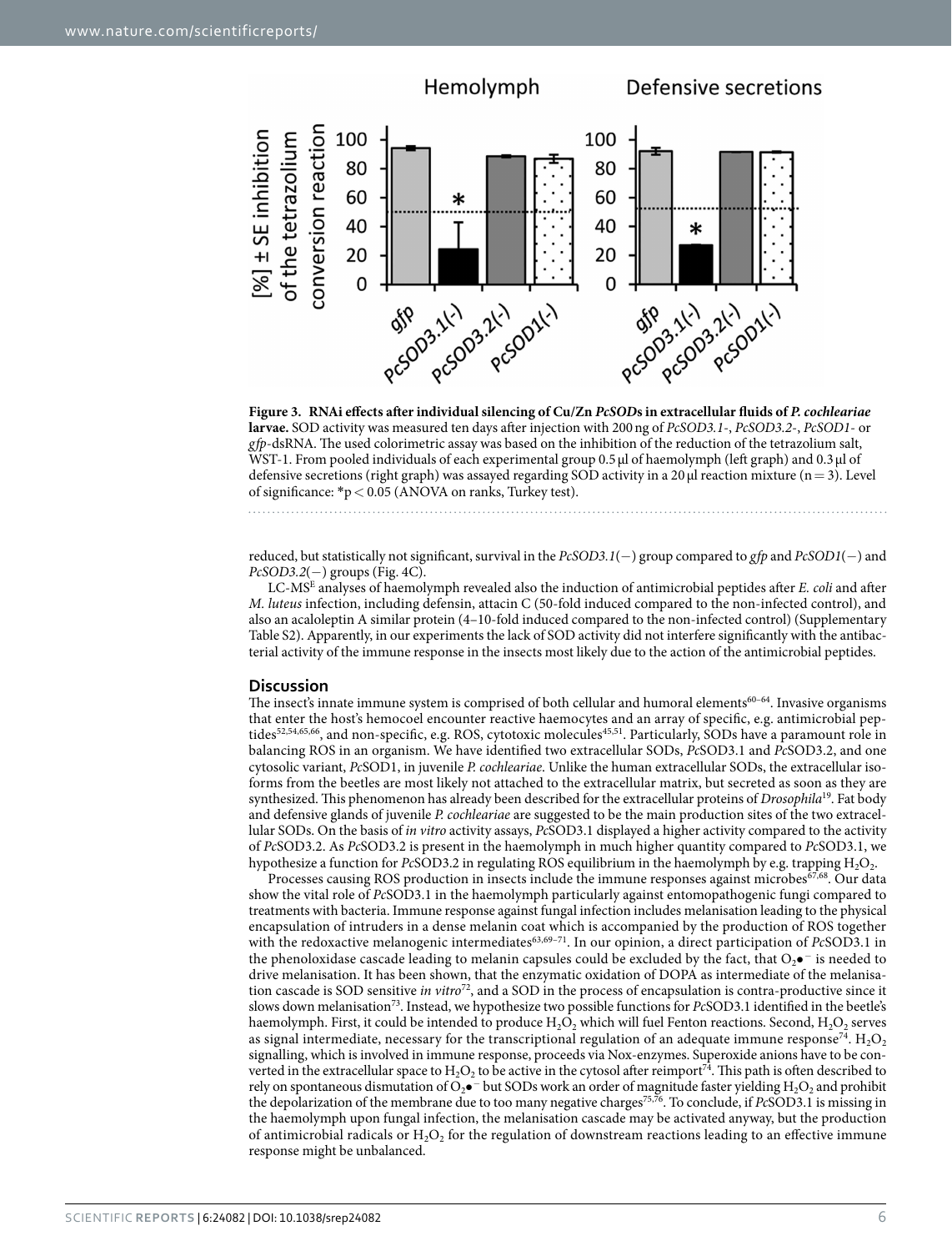

<span id="page-6-0"></span>**Figure 4. Immunologic consequences of Cu/Zn** *Pc***SOD silencing in** *P. cochleariae***.** Thirty larvae were injected each with 200ng of *PcSOD3.1*-, *PcSOD3.2-, PcSOD1-*dsRNA or *gfp*-dsRNA. Five days after this initial injection, larvae were challenged with microbes. The probability of survival is depicted as Kaplan-Meier curves by applying Gehan-Breslow statistic test. The weight of freshly emerged pupa was determined after RNAi silencing and infection of larvae. (**A**) Survival upon fungal challenge. After emptying of the defence reservoirs, the larvae of each group were submerged at the same time in the same solution of *M. anisopliae* 1\*10<sup>6</sup> conidia/ml. Overall level of significance:  $p = 0.014$  (Gehan-Breslow test);  $p = 0.04$  (Log Rank (Mantel-Cox)). Pairwise multiple comparison procedures for *gfp* vs. *Pc*SOD3.1(−): p= 0.04 (Holm-Sidak method). Pupal weight, level of significance: p= 0.023\* (two-tailed t-test). (**B**) Survival after injection of 1\*106 *E. coli*-cells/200nl. (**C**) Survival after injection of 1\*106 *M. luteus*-cells/200nl.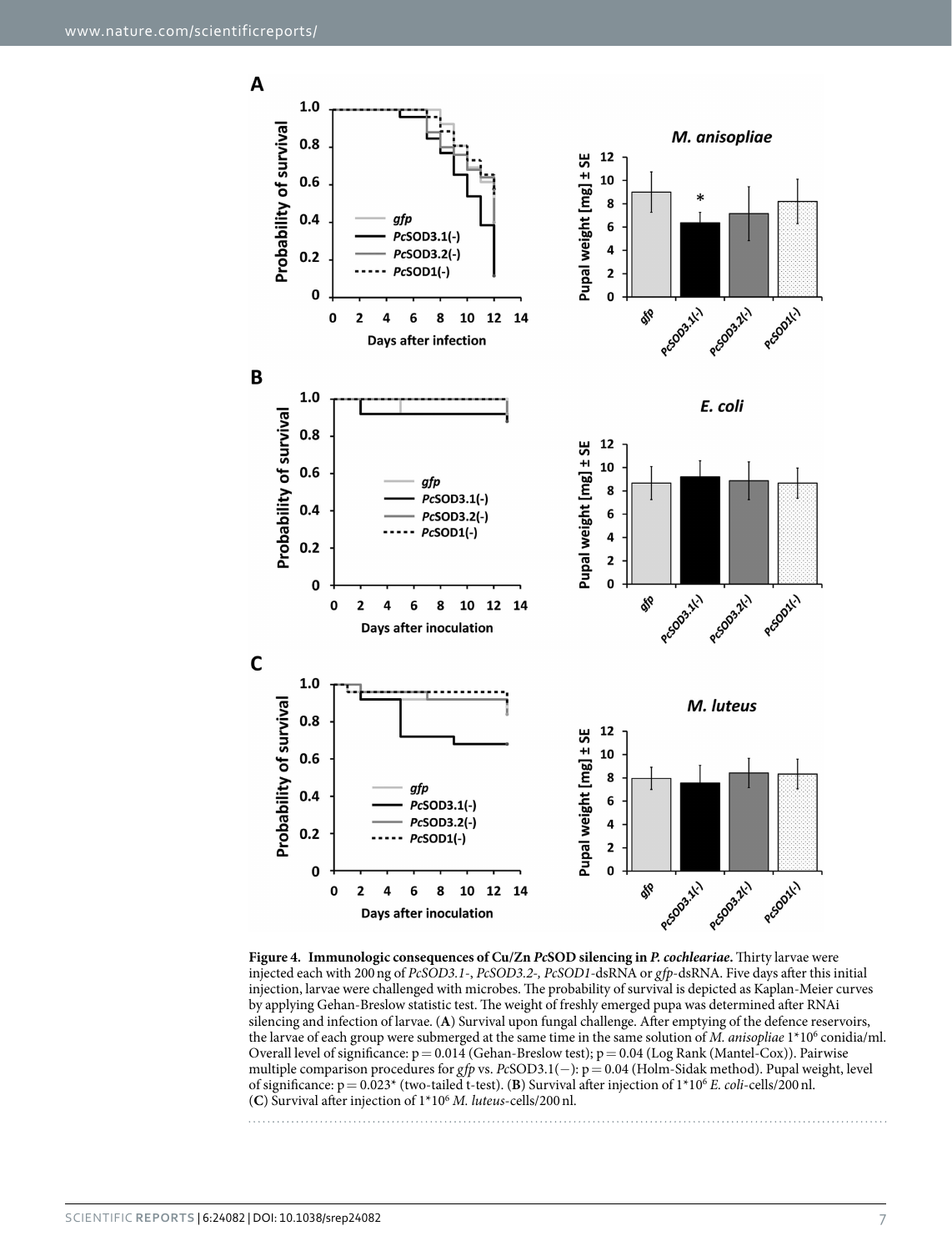Due to their sugar content, the larval defensive secretions of *P. cochleariae* could be a culture medium for microbe[s34.](#page-10-20) Therefore, it is not surprising that the secretions contain components of antimicrobial activity. For example, it has been demonstrated that chrysomelidial possesses an effect against Gram(-)bacteria and yeast<sup>77</sup>. In agar diffusion tests using defensive secretions from *Pc*Yellow-like(−) larvae against the entomopathogen *M. anisopliae* we found antifungal activity mediated presumably by a yellow-like protein. To date, the function of these proteins in insects is, however, largely not understood[59](#page-11-12). In *D. melanogaster*, for example, yellow members seem to be involved in the process of melanization[78](#page-12-2). In *Apis mellifera* these proteins are found as a major component in royal jelly, a substance which is fed to larvae for triggering their development into queens<sup>[58](#page-11-11)</sup>. Yellow proteins have also been identified in the bee venoms, but a function has not been described as  $vert^{79}$ . To what extent these proteins in bee venoms also have antifungal effects analogous to the defensive secretions, needs to be tested in the future.

In the chrysomelidial pathway, most likely *PcS*OD3.1 could have assisted the GMC oxidoreductase, *Pc*8HGO, being active in the defensive secretions<sup>32</sup>. But on the one hand, it has been shown, that the GMC oxidoreductases are producing directly  $H_2O_2$  as a by-product of oxidation, without superoxide intermediates<sup>[80](#page-12-4)</sup>. On the other hand, as the silencing of *PcSOD3.1* did not interfere with the amount of chrysomelidial produced, we are not able to infer a direct function of *PcS*OD3.1 for deterrent production from our experiments. Regardless, a possible function of *Pc*SOD3.1 could be the general protection of other secretions' components, not yet identified, from oxidative stress during storage. This may explain why SOD activity is present in the defensive exudates of different chrysomeline species independent from the pathway of deterrent synthesis.

In summary, our results demonstrate that insects secrete extracellular SODs constitutively into extracellular fluids and that these proteins contribute to fungal defence in their innate immunity. As extracellular SOD activity seems to be a widespread phenomenon in the open circulation of insects, we created a suitable source on which to base current and future concepts regarding SOD regulated antimicrobial response in ecologically relevant non-model organisms.

#### **Methods**

Information on biological replicates and the individuals pooled within is given in the figure legends. Statistical calculations are indicated in the figure legends; Excel (Microsoft, Redmond, WA, USA), SPSS (IBM, Armonk, NJ, USA) and SigmaPlot (Systat Software, Inc., CA, USA) have been used for the calculations. All primer used in this study are listed in Supplementary Table S5. The accession numbers of all sequences identified from *P. cochleariae* and all sequences used in this study are listed in Supplementary Table S6. All chemicals are purchased from Serva (Heidelberg, Germany), Sigma-Aldrich (St. Louis, MO, USA) or Carl Roth (Karlsruhe, Germany), if not stated other.

**Beetle rearing and sample collection of extracellular fluids.** *P. cochleariae* was reared on *Brassica rapa* subsp. *pekinensis* "Cantonner Witkrop" (Quedlinburger Saatgut, Quedlinburg, Germany) in a Snijder chamber (Snijders scientific, Tilburg, Netherlands) in a light/dark cycle of 16h light and 8 h darkness (LD 16/8) and 13 °C/11 °C  $\pm$  1 °C, 70% humidity. After microbial infection and during developmental experiments the insects were incubated at LD 14/10,  $21 \pm 2$  °C, 70% humidity.

Larval secretions were collected in glass capillaries (i.d.: 0.28mm, o.d.: 0.78mm, length 100mm; Hirschmann, Eberstadt, Germany). Secretions were weighed in the sealed capillaries on an ultra-microbalance (Mettler-Toledo, Greifensee, Switzerland) three times; the weight of the capillaries was subtracted and the final weight was averaged. Sealed capillaries were stored at −20 °C until needed. Haemolymph from *P. cochleariae* as well as from juveniles from related leaf beetle species was collected in graduated 5μl glass capillaries (Hirschmann, Eberstadt, Germany) after scissoring of one meta-thoracal legs at the coxa and also stored at −20 °C after sealing.

**Identification of SOD encoding sequences and their phylogenetic relationships.** For the identification of putative Cu/Zn SODs we analysed computationally the transcriptome libraries of the three Chrysomelina species *P. cochlearia*[e81,](#page-12-5) *C. populi*[82](#page-12-6), and *C. lapponica*[32.](#page-10-19) Using tool "transeq" from package EMBOSS (V6.3.1), the cDNAs of these libraries were translated into all six possible open reading frames. We annotated these protein sequences by applying pfamscan against the protein families' database (Pfam, updated in Jan. 2013) with default parameters<sup>83</sup>. Those sequences that were annotated to possess a Sod\_Cu domain (PF00080) and to be longer than 130 amino acids were selected for further analyses. Sequences were also searched via BLAST approach against the NCBI non-redundant database to validate the prediction<sup>84</sup>. In addition, SignalP (SignalP 4.1: <http://www.cbs.dtu.dk/services/SignalP/>[\)85](#page-12-9) has been used to identify signal peptides. The tool GlycoEP has been used to predict N-Glycosylation sites ([http://www.imtech.res.in/raghava/glycoep/\)](http://www.imtech.res.in/raghava/glycoep/)<sup>[86](#page-12-10)</sup>. Selected sequences have been further analysed by using Phyre2 [\(http://www.sbg.bio.ic.ac.uk/phyre2/html/page.cgi?id](http://www.sbg.bio.ic.ac.uk/phyre2/html/page.cgi?id=index) = index)<sup>41</sup>.

To analyse the phylogenetic relationships of the identified Cu/Zn SOD sequences from the three Chrysomelina leaf beetle species and other insects, a phylogenetic tree has been constructed. In addition to the Chrysomelina sequences mentioned above, we included predicted Cu/Zn SODs of *G. viridula* and *Leptinotarsa decemlineata* identified in corresponding transcriptome libraries<sup>87</sup>, and of other Coleoptera, Hemiptera, Diptera, Hymenoptera, Lepidoptera, and Mammalia. The sequence of a bacterium was used as outgroup. The accession numbers of these sequences are listed in Supplementary Table S6. The identified protein sequences were aligned by using MAFFT (v7.023b) with default parameters and L-INS-i method. Afterwards, the randomized accelerated maximum likelihood tool (RAxML, V7.2.8) was applied with the parameter of ARTREVF (bootstrap value = 1000) to generate the phylogenetic tree.

**Quantitative real time PCR.** For generation of cDNA insects were dissected in 0.9% NaCl solution under an stereomicroscope (Zeiss, Jena, Germany), where fat body, gut and Malpighian tubules were frozen directly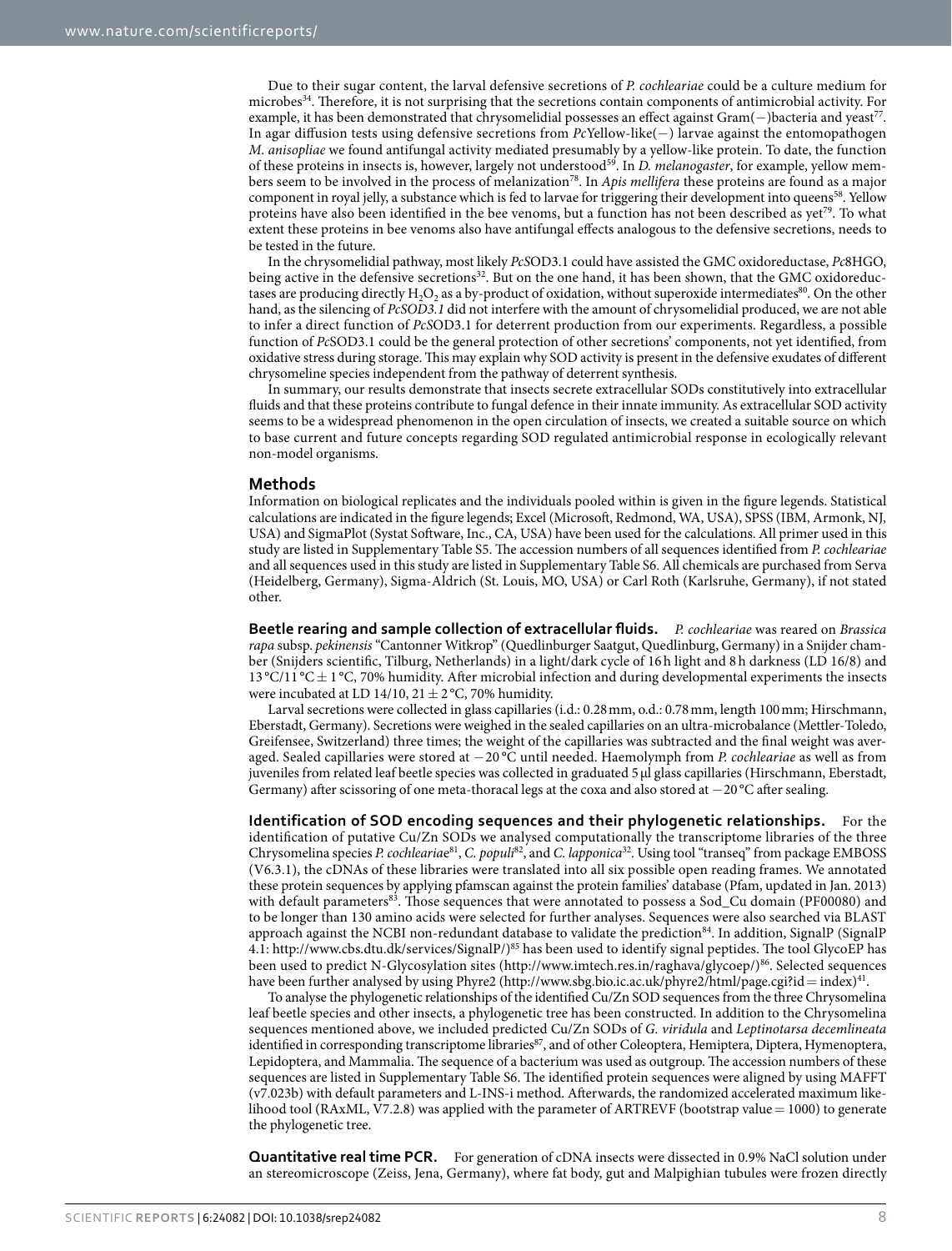on the wall of liquid nitrogen cooled reaction tubes. Defensive glands were collected with a pipette in 200 μl RNAlater (Qiagen, Hilden, Germany). Whole larvae and adults were placed alive in 2ml safe-lock reaction tubes (Eppendorf) containing 6–10 silica beads (Ø2mm) and poured with 200μl lysis-buffer (kit see below). These samples were homogenized using a genogrinder2010 (Spex samplePrep, Metuchen, NJ, USA). All samples were stored until further processing at −80 °C. RNA extraction and cDNA synthesis were performed according to<sup>[88](#page-12-12)</sup> using the RNAqueous kit (Ambion, Thermo scientific), superscript III enzyme and oligo  $dT_{(12-18)}$  primer (both Invitrogen, Thermo scientific). Quality was assessed by TA gel electrophoresis, and the  $A_{260}/A_{280}$  value.

cDNA from haemolymph, head, gut, Malpighian tubules, fat body and accessory defence glands, whole larvae or adults of *P. cochleariae* was used as a template for expression analysis of *Cu/Zn PcSOD*s using a CFX96 qPCR system (Biorad, Hercules, CA, USA) and Brilliant III SYBR green Mastermix (Agilent, Santa Clara, CA, USA). Cq values of *PcSOD*s from three biological and two technical replicates were normalized to *PcRPL6* and *PcRPS3* (Supplementary Tables S5 and S6). Resulting data were analysed using qBASE PLUS software[89](#page-12-13). Assays were performed following the MIQE guidelines<sup>90</sup>.

**Cloning of Cu/Zn** *Pc***SODs.** Coding sequences of *PcSOD3.1*, *PcSOD3.2*, *PcSOD1*, and *PcYellow-like* were amplified from a cDNA pool of all tissues using *Pf*x-Polymerase (Invitrogen, Thermo scientific). The fragments were cloned into pIB/V5-HIS TOPO vectors (Invitrogen, Thermo scientific), which is lacking T7-promotor sites, interfering with dsRNA synthesis. For that, this part of each coding region has been chosen, which resulted to be unique after off-target-prediction<sup>88</sup>. These fragments were amplified using PCR with primers containing both a 5′-T7-promotor-sequence. Also, the unique part of the coding sequence of the green fluorescent protein from pcDNA3.1/CT-GFP-TOPO (Invitrogen, Thermo scientific) was subjected to the described protocol and cloned into a pIB-vector. The cloning products were primarily amplified using *E. coli* TOP10F' cells (Invitrogen, Thermo scientific) and sequenced, to confirm unaltered dsRNA templates.

**dsRNA synthesis.** Sequenced pIB-plasmids were used to re-amplify DNA templates via PCR. The amplicons were subjected to T7-polymerase based *in vitro* transcription reactions (MEGAscript RNAi kit, Ambion, Thermo scientific) according to manufacturer's instructions. The resulting dsRNA was eluted after nuclease digestion three times with 50 µl hot injection buffer (3.5 mM Tris-HCl, 1 mM NaCl, 50 nM Na<sub>2</sub>HPO<sub>4</sub>, 20 nM KH<sub>2</sub>PO<sub>4</sub>, 3mM KCl, 0.3mM EDTA, pH 7.0). For control of the influence of the activation of the RNAi-machinery, we by default raised a control group injected with corresponding amounts of dsRNA according to the *gfp* nucleotide sequence, which has no counterpart in *P. cochleariae* transcriptome. The concentration of dsRNA was measured spectrophotometrically, calculated with  $A_{260} = 1 = 45$  mg/ml and adjusted to 2 μg/μl. The quality of dsRNA was checked by TBE-agarose-electrophoresis.

**RNAi induction.** Second instars of *P. cochleariae* with three mm body length and >1.0mg body weight were injected individually with 0.2 μg of dsRNA about five days after hatching. Injections were accomplished with ice-chilled larvae using a Nano2010 injector (WPI, Sarasota, FL, USA) driven by a three-axis micromanipulator mounted to a stereomicroscope (Zeiss). The larvae were injected dorso-medial between the pro- and mesothorax.

**Heterologous expression of Cu/Zn** *Pc***SODs.** For the *in vitro* functional validation of Cu/Zn *Pc*SODs, we used heterologously expressed 6xHIS-N-terminal tagged proteins. The coding sequences of *PcSOD3.1*, *PcSOD3.2*, and *PcSOD1* omitting the signal peptide-sequence in cases of the extracellular variants were cloned directionally into pET100/D TOPO vectors (Invitrogen, Thermo scientific). Using the Calbiochem Autoinduction system 1 (Merck, Darmstadt, Germany), recombinant (r)*Pc*SOD1, r*Pc*SOD3.1, and r*Pc*SOD3.2 were produced in *E. coli* strain BL21(DE3)star (Invitrogen, Thermo scientific) and purified according to Frick *et al.*[27.](#page-10-21) A negative control has been included with a recycled pET100-TOPO vector with no insert.

**Microbial infection.** L2-larvae of *P. cochleariae* were treated with *Cu/Zn PcSOD-*dsRNA or *gfp*. Five days later, developed third-instar larvae from were injected with bacteria or dipped into fungal conidia solution. Hereafter they were kept at room temperature, to allow the pathogens to develop.

*Metarhizium anisopliae* (DSM-1490, DSMZ, Braunschweig, Germany) was maintained on potato-dextrose-agar (Sigma, 2% glucose), and mycelia were used for subsequent propagation. Conidia were harvested from liquid culture (potato-dextrose, 200ml in 500ml Erlenmeyer flask), which was incubated at room temperature for three weeks without shaking, after overnight agitation of cultures with a 10 cm magnetic stirring bar at 4 °C. Mycelium was separated by the filtration of the suspension through fine gauze. The supernatant, containing the conidia was centrifuged (10.000  $\times$  g, 4 °C, 10 min.) and washed twice with 0.1% aqueous tween20 solution. The concentration of conidia was adjusted to 1\*10<sup>6</sup>/ml (hemocytometer) and infection was performed according to Rostas et al.<sup>91</sup>. All larvae of one RNAi-induced group were submerged for 30 sec. in 1 ml of conidia suspension after swabbing the larvae on lab tissue, to get rid of defence secretions. The suspension was poured on filter paper and the larvae were air dried for 1min. Only those larvae were assigned as killed by the fungus, which showed mycelia growth out of the carcass after incubating the corps on humid sterile filter paper in sealed petri dishes.

For bacterial infections, RNAi has been induced and 1\*10<sup>6</sup> cells of *E. coli* K12 (NEB, Ipswich, MA, USA) or *Micrococcus luteus* (DSM 20030, DSMZ, Germany) in 100nl were injected into third-instar larvae. Both bacterial species were maintained on LB-agar-plates and fresh bacteria were purified from inoculated liquid LB cultures, agitating for four days at 37 °C, 200 rpm. The cells were pelleted (5min, 8.000× g, 4 °C) in 50ml Falcon tubes and washed twice in Ringer solution<sup>[92](#page-12-16)</sup> and adjusted to  $1*10^{10}$  cells/ml. The experiment ended again with the death or the successful pupation of the species.

Probabilities of survival after the treatments have been statistically analysed by using Kaplan-Meier estimation with Gehan-Breslow statistic test and pairwise multiple comparison procedures (Holm-Sidak method) by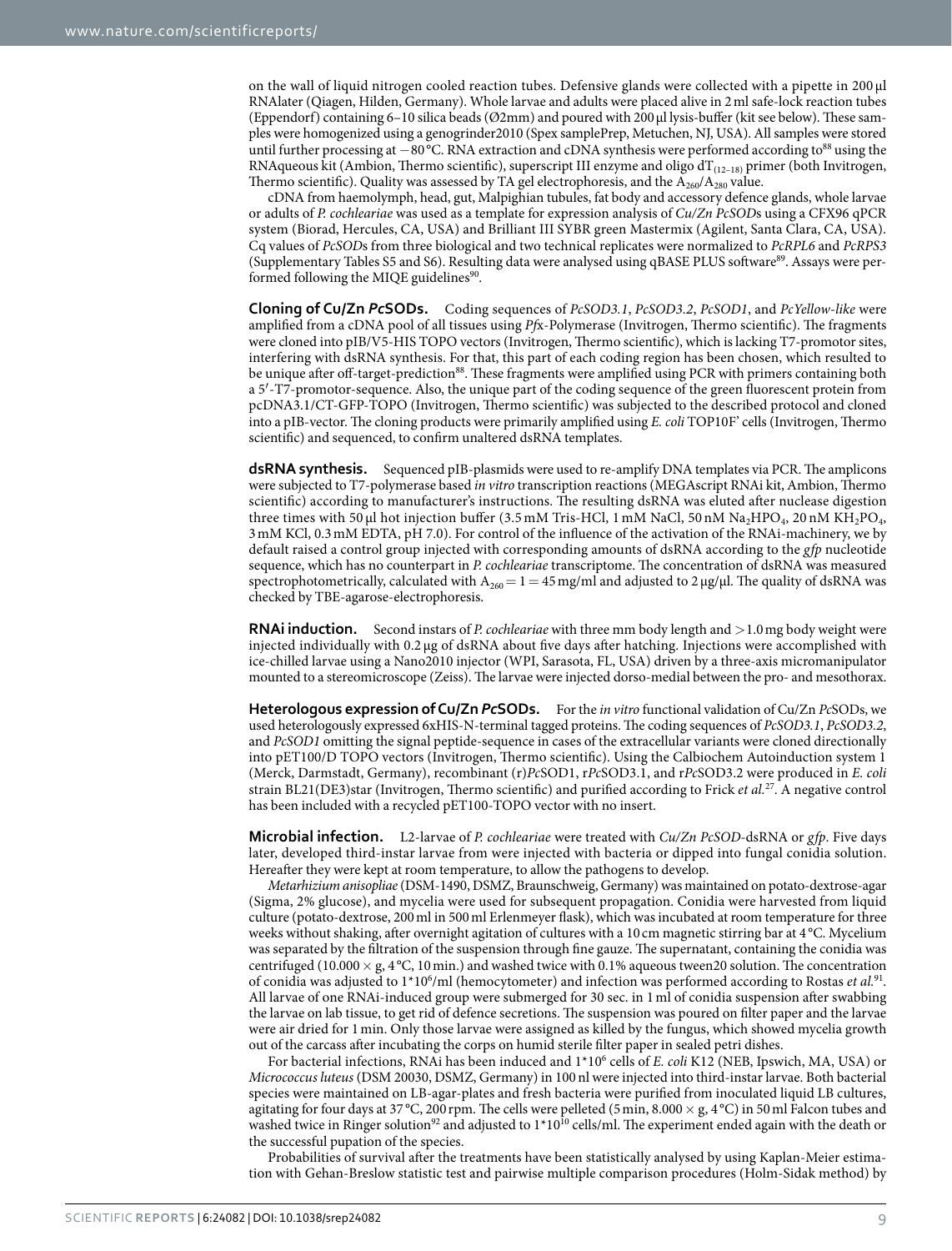applying SigmaPlot software (version 11.0). Log Rank (Mantel Cox) tests have been carried out by using SPSS software (version 17.0).

Haemolymph samples for analysing antimicrobial peptides by LC-MSE were collected from third-instar larvae four days after challenging with bacteria or *M. anisopliae* as described above.

Antifungal activity of secretions was testes in agar diffusion assays using conidia of *M. anisopliae*. Secretions of *PcSOD3.1* or *yellow-like* silenced larvae were tested eight days after the triggering of RNAi. Potato-dextrose-agar (Sigma, 2% glucose) was inoculated with  $1*10^6$  conidia/100 ml agar.

**Sample preparation for protein analyses.** Samples of snap-frozen tissues of 8–10 larvae were placed into 50μl Ringer's solution with Protease-Inhibitor Mix HP (Serva, Heidelberg, Germany). Tissues were grinded with sea sand. After the centrifugation of the samples (10 min., 2000 × g, 4 °C), supernatant was stored at −20 °C in a fresh reaction tube.

Haemolymph samples were also centrifuged and the supernatant checked for being cell-less with a transmitted light microscope before activity assays and proteome analyses. Protein concentrations were determined spectrophotometrically or by using bicinchoninic acid assay (Pierce, Thermo scientific). For membrane protein isolation the Native Membrane Protein Extraction Kit (Calbiochem, Proteo Extract) was used. Frozen tissue samples were processed in accordance with the manufacturer's instructions.

**Protein digestion and nanoUPLC-MS/MS analysis.** Protein samples were divided in two groups: for shotgun LC-MS/MS analysis and for Gel-LC-MS/MS approach. For gel-based LC-MS/MS analysis, protein samples were separated by any-kD gradient gels (Bio-Rad Laboratories, Munich, Germany) in SDS-PAG[E93](#page-12-17). Protein bands of Coomassie Brilliant blue R250 stained gels were cut from the gel matrix and tryptic digestion was carried out as described<sup>94</sup>. For LC-MS analysis the extracted tryptic peptides were reconstructed in 10  $\mu$ l aqueous 1% formic acid. For semi-quantitative analyses of antimicrobial peptides, Waters MassPREP BSA digestion standard (Waters, Manchester, UK) as internal standard was added to the samples in the concentration of 50 fmol/μl.

For shotgun analysis the samples were subjected to TCA precipitation according to the protocol from Gorg *et al.*[95.](#page-12-19) Prior precipitation each sample was spiked with BSA (Pierce, Thermo scientific) used as an internal standard for protein quantification, for 1 μg of protein 1 pmol of BSA was spiked. The protein pellets subjected for shotgun-LC-MS/MS were suspended in 100 mM NH<sub>4</sub>HCO<sub>3</sub> by vortexing, heated to 90 °C for 20 min, cooled on ice and diluted with occasional vortexing with methanol to produce a sample solution containing 60% methanol. The samples were not fully dissolved and therefore stepwise digested with trypsin at a trypsin/protein ratio of 1:30 at 37 °C for approximately 12hours.

The samples were acquired on a nanoAcquity UPLC system on-line connected to a Q-ToF Synapt HDMS mass spectrometer (Waters, Manchester, UK). The peptides were concentrated on a Symmetry C18 trap-column (20× 0.18mm, 5μm particle size) using a mobile phase of 0.1% aqueous formic acid at a flow rate of 15 μL min<sup>−</sup><sup>1</sup> and separated on a nanoAcquity C18 column (200mm× 75μm ID, C18 BEH 130 material, 1.7 μm particle size) by in-line gradient elution at a flow rate of 0.350 μl min<sup>−</sup><sup>1</sup> using an increasing acetonitrile gradient from 1% to 95% B over 90min (Buffers: A, 0.1% formic acid in water; B, 100% acetonitrile in 0.1% formic acid).

The eluted peptides were transferred into a Synapt HDMS Q-Tof tandem mass spectrometer equipped with a nanolockspray ion source (Waters, Manchester, UK). LC-MS data were collected using data-independent LC-MSE analysis<sup>[96](#page-12-20)</sup>. Full scan LC-MS data were collected using alternating mode of acquisition: low energy (MS) and elevated energy  $(MS<sup>E</sup>)$  mode over 1.5 sec intervals in the range m/z of 50–1700 with an interscan delay of 0.2 sec. A reference compound, human Glu-Fibrinopeptide B [650 fmol/mL in 0.1% formic acid/ACN (v/v, 1:1)], was infused through a reference sprayer at 30 s intervals for external calibration. The data acquisition was controlled by MassLynx v4.1 software (Waters).

**Data processing, protein identification and quantification.** The acquired continuum LC-MSE data were processed using ProteinLynx Global Server (PLGS) version 2.5.2 (Waters) to generate product ion spec-tra for database searching according to Ion Accounting algorithm described<sup>[97](#page-12-21)</sup>. The thresholds for low/ high energy scan ions and peptide intensity were set at 150, 30 and 750 counts, respectively. The processed data were searched against the *P. cochleariae* protein subdatabases constructed from in-house transcriptome-database by their translation from all six reading frames combined with Swissprot database downloaded on 13 August, 2011 from [http://www.uniprot.org/.](http://www.uniprot.org/) The database searching was performed at a False Discovery Rate (FDR) of 4%, following searching parameters were applied for the minimum numbers of: product ion matches per peptide (3), product ion matches per protein (5), peptide matches (1), and maximum number of missed tryptic cleavage sites (1). Searches were restricted to tryptic peptides with a fixed carbamidomethyl modification for Cys residues. Proteins were quantified using the top 3 matched peptides (Hi3 method) from the spiked internal standard (BSA) as described by Silva *et al.*[98](#page-12-22)

**SOD activity assays.** SOD activity was determined by a qualitative in gel activity assay (in gel zymography) and a quanitative SOD microtiter plate assay. For conducting this zymography method, native gels were loaded with 15 μl of protein sample mixed with nondenaturing, nonreducing loading buffer. After performing electrophoresis at 150 V in a Native-PAGE running buffer, gels were incubated in the assay solution (80 ml 0.5 M Tris-HCl, 10 mg 3-[4,5-dimethylthiazol-2-yl]-2,5-diphenyltetrazolium bromide (MTT), 3 mg 5-methylphenazinium methyl sulfate (PMS), pH 8.0) for 15min at 4 °C in the dark. Gels were then exposed to sunlight. SOD activity inhibited the reduction of the tetrazolium salt into the formazan dye and got visible, thus, as yellow bands on a dark-blue background.

Quantitative SOD activity assays, based on the conversion of the tetrazolium salt, WST-1 (2-(4-iod ophenyl)-3-(4-nitrophenyl)-5-(2,4-disulfophenyl)-2H-tetrazolium, monosodium salt) into a formazan dye upon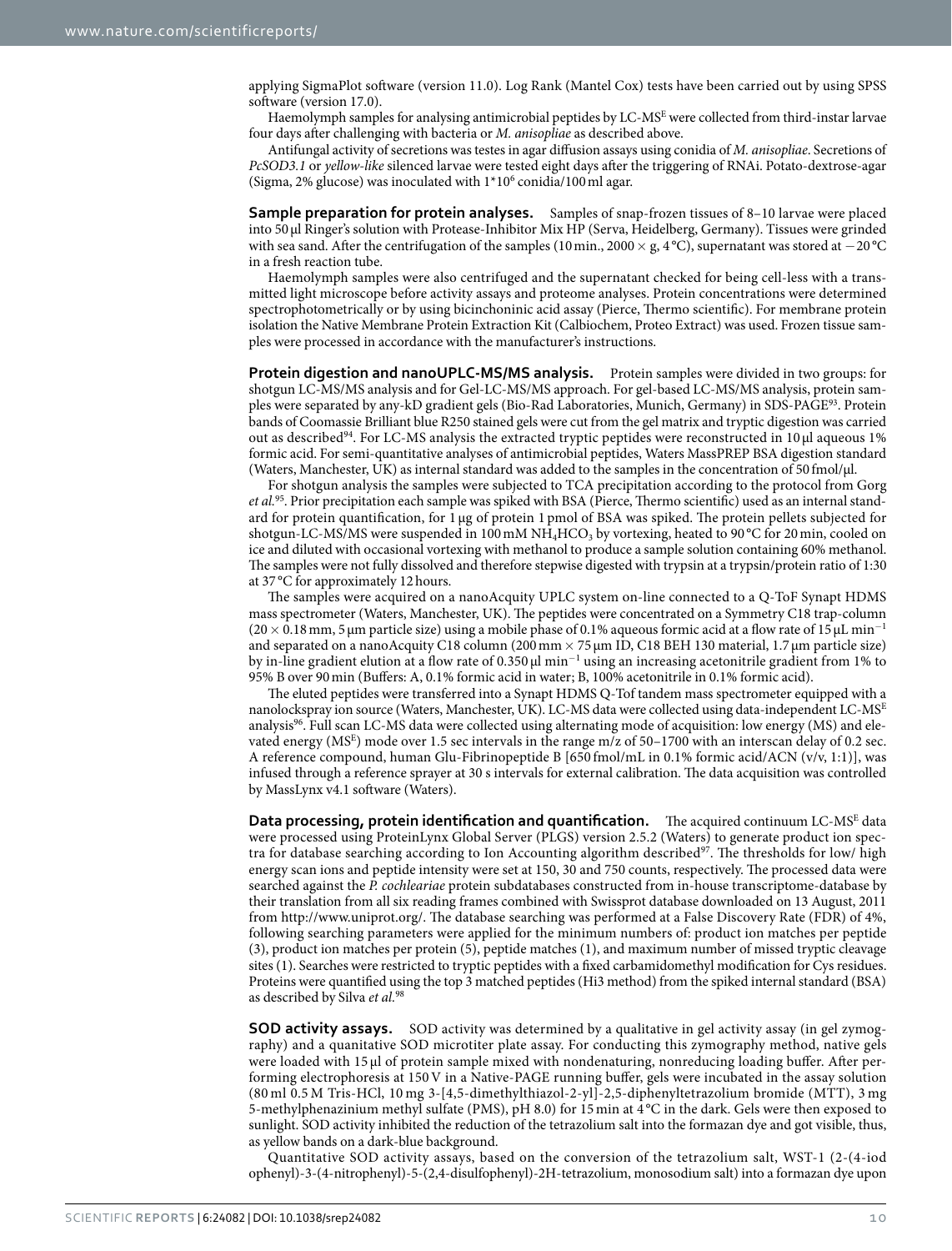reduction with a superoxide anion, were carried out by using the SOD Determination Kit (Sigma-Aldrich, MO, USA) following the instructions of the manufacturer. The SOD standard inhibition curve was determined according to the manual with bovine erythrocyte SOD (15000U/ml) and an incubation time of 20min. Data sets were statistically evaluated by applying ANOVA on ranks (Kruskal-Wallis One Way Analysis of Variance on Ranks) together with a pairwise multiple comparison procedure (Tukey Test) by using SigmaPlot software (version 11.0).

#### **References**

- <span id="page-10-0"></span>1. Miller, D. M., Buettner, G. R. & Aust, S. D. Transition-metals as catalysts of autoxidation reactions. *Free Radic. Biol. Med.* **8,** 95–108, doi: 10.1016/0891-5849(90)90148-c (1990).
- <span id="page-10-1"></span>2. Gerschman, R., Gilbert, D. L., Nye, S. W., Dwyer, P. & Fenn, W. O. Oxygen poisoning and x-irradiation-a mechanism in common. *Science* **119,** 623–626, doi: 10.1126/science.119.3097.623 (1954).
- 3. Nohl, H. Generation of superoxide radicals as by-product of cellular respiration. *Ann. Biol. Clin.* (*Paris*) **52,** 199–204 (1994).
- 4. Valko, M., Morris, H. & Cronin, M. T. D. Metals, toxicity and oxidative stress. *Curr. Med. Chem.* **12,** 1161–1208, doi: 10.2174/0929867053764635 (2005).
- <span id="page-10-2"></span>5. Valko, M. *et al.* Free radicals and antioxidants in normal physiological functions and human disease. *Int. J. Biochem. Cell Biol.* **39,** 44–84, doi: 10.1016/j.biocel.2006.07.001 (2007).
- <span id="page-10-3"></span>6. Miller, A.-F. Superoxide dismutases: Ancient enzymes and new insights. *FEBS Lett.* **586,** 585–595, doi: 10.1016/j.febslet.2011.10.048 (2012).
- <span id="page-10-4"></span>7. Johnson, F. & Giulivi, C. Superoxide dismutases and their impact upon human health. *Mol. Aspects Med.* **26,** 340–352, doi: 10.1016/j. mam. 2005.07.006 (2005).
- <span id="page-10-5"></span>8. Jomova, K. & Valko, M. Advances in metal-induced oxidative stress and human disease. *Toxicology* **283,** 65–87, doi: 10.1016/j. tox.2011.03.001 (2011).
- <span id="page-10-6"></span>9. Bannister, W. H. From haemocuprein to copper-zinc superoxide dismutase: a history on the fiftieth anniversary of the discovery of haemocuprein and the twentieth anniversary of the discovery of superoxide dismutase. *Free Radic. Res. Commun.* **5,** 35–42, doi: 10.3109/10715768809068556 (1988).
- <span id="page-10-7"></span>10. Zelko, I. N., Mariani, T. J. & Folz, R. J. Superoxide dismutase multigene family: A comparison of the CuZn-SOD (SOD1), Mn-SOD (SOD2), and EC-SOD (SOD3) gene structures, evolution, and expression. *Free Radic. Biol. Med.* **33,** 337–349, doi: 10.1016/s0891- 5849(02)00905-x (2002).
- <span id="page-10-8"></span>11. McCord, J. M. & Fridovich, I. Superoxide dismutase. An enzymic function for erythrocuprein (hemocuprein). *J. Biol. Chem.* **244,** 6049–6055 (1969).
- <span id="page-10-9"></span>12. McCord, J. M. Iron- and manganese-containing superoxide dismutases: structure, distribution, and evolutionary relationships. *Adv. Exp. Med. Biol.* **74,** 540–550, doi: 10.1007/978-1-4684-3270-1\_45 (1976).
- <span id="page-10-10"></span>13. Marklund, S. L. Human copper-containing superoxide dismutase of high molecular weight. *Proc. Natl. Acad. Sci. USA* **79,** 7634–7638, doi: 10.1073/pnas.79.24.7634 (1982).
- 14. Marklund, S. L. In *Methods Enzymol.* Vol. 349 (ed Packer, L.) 74–80 (Academic Press, 2002).
- 15. Nozik-Grayck, E., Suliman, H. B. & Piantadosi, C. A. Extracellular superoxide dismutase. *Int. J. Biochem. Cell Biol.* **37,** 2466–2471, doi: 10.1016/j.biocel.2005.06.012 (2005).
- 16. Fattman, C. L., Schaefer, L. M. & Oury, T. D. Extracellular superoxide dismutase in biology and medicine. *Free Radic. Biol. Med.* **35,** 236–256, doi: 10.1016/s0891-5849(03)00275-2 (2003).
- <span id="page-10-11"></span>17. Parker, J. D., Parker, K. M. & Keller, L. Molecular phylogenetic evidence for an extracellular CuZn superoxide dismutase gene in insects. *Insect Mol. Biol.* **13,** 587–594, doi: 10.1111/j.0962-1075.2004.00515.x (2004).
- <span id="page-10-12"></span>18. Blackney, M. J., Cox, R., Shepherd, D. & Parker, J. D. Cloning and expression analysis of Drosophila extracellular Cu Zn superoxide dismutase. *Biosci. Rep.* **34,** 851–863, doi: 10.1042/bsr20140133 (2014).
- <span id="page-10-13"></span>19. Jung, I., Kim, T. Y. & Kim-Ha, J. Identification of Drosophila SOD3 and its protective role against phototoxic damage to cells. *FEBS Lett.* **585,** 1973–1978, doi: 10.1016/j.febslet.2011.05.033 (2011).
- <span id="page-10-14"></span>20. Zhu, J. Y., Ze, S. Z., Stanley, D. W. & Yang, B. Parasitization by *Scleroderma guani* influences expression of superoxide dismutase genes in *Tenebrio molitor*. *Arch. Insect Biochem. Physiol.* **87,** 40–52, doi: 10.1002/arch.21179 (2014).
- <span id="page-10-15"></span>21. Colinet, D., Cazes, D., Belghazi, M., Gatti, J. L. & Poirie, M. Extracellular superoxide dismutase in insects: characterization, function, and interspecific variation in parasitoid wasp venom. *J. Biol. Chem.* **286,** 40110–40121, doi: 10.1074/jbc.M111.288845 (2011).
- <span id="page-10-16"></span>22. Pasteels, J. M., Rowellrahier, M., Braekman, J. C. & Daloze, D. Chemical defenses in leaf beetles and their larvae-the ecological, evolutionary and taxonomic significance. *Biochem. Syst. Ecol.* **12,** 395–406, doi: 10.1016/0305-1978(84)90071-1 (1984).
- 23. Pasteels, J. M. & Rowell-Rahier, M. Defensive glands and secretions as taxonomical tools in the Chrysomelidae. *Entomography* **6,** 423–432 (1989).
- 24. Renner, K. Über die ausstülpbaren Hautblasen der Larven von Gastroidea viridula De Geer und ihre ökologische Bedeutung (Coleoptera: Chrysomelidae). *Beitr. Entomol*. **20,** 527–533 (1970).
- 25. Hinton, H. E. On a little-known protective device of some chrysomelid pupae (Coleoptera). *Proc. R. Ent. Soc. Lond.* (*A*) **26,** 67–73, doi: 10.1111/j.1365-3032.1951.tb00123.x (1951).
- <span id="page-10-17"></span>26. Burse, A. *et al.* Iridoid biosynthesis in Chrysomelina larvae: Fat body produces early terpenoid precursors. *Insect Biochem. Mol. Biol.* **37,** 255–265, doi: 10.1016/j.ibmb.2006.11.011 (2007).
- <span id="page-10-21"></span>27. Frick, S. *et al.* Metal ions control product specificity of isoprenyl diphosphate synthases in the insect terpenoid pathway. *Proc. Natl. Acad. Sci. USA* **110,** 4194–4199, doi: 10.1073/pnas.1221489110 (2013).
- 28. Veith, M., Lorenz, M., Boland, W., Simon, H. & Dettner, K. Biosynthesis of iridoid monoterpenes in insects: Defensive secretions from larvae of leaf beetles (Coleoptera: Chrysomelidae). *Tetrahedron* **50,** 6859–6874, doi: 10.1016/S0040-4020(01)81338-7 (1994).
- <span id="page-10-18"></span>29. Lorenz, M., Boland, W. & Dettner, K. Biosynthesis of iridodials in the defense glands of beetle larvae (Chrysomelinae). *Angew. Chem. Int. Ed. Engl.* **32,** 912–914, doi: 10.1002/anie.199309121 (1993).
- 30. Oldham, N. J., Veith, M., Boland, W. & Dettner, K. Iridoid monoterpene biosynthesis in insects-evidence for a *de novo* pathway occurring in the defensive glands of *Phaedon armoraciae* (Chrysomelidae) leaf beetle larvae. *Naturwissenschaften* **83,** 470–473, doi: 10.1007/s001140050318 (1996).
- 31. Pasteels, J. M., Duffey, S. & Rowell-Rahier, M. Toxins in chrysomelid beetles, possible evolutionary sequence from *de novo* synthesis to derivation from food-plant chemicals. *J. Chem. Ecol.* **16,** 211–222, doi: 10.1007/BF01021280 (1990).
- <span id="page-10-19"></span>32. Rahfeld, P. *et al.* Independently recruited oxidases from the glucose-methanol-choline oxidoreductase family enabled chemical defences in leaf beetle larvae (subtribe Chrysomelina) to evolve. *Proc. R. Soc. B* **281,** doi: 10.1098/rspb.2014.0842 (2014).
- 33. Kunert, M. *et al.* Beetles do it differently: Two stereodivergent cyclisation modes in iridoid-producing leaf-beetle larvae. *ChemBioChem* **14,** 353–360, doi: 10.1002/cbic.201200689 (2013).
- <span id="page-10-20"></span>34. Rahfeld, P. *et al.* Glandular β-glucosidases in juvenile Chrysomelina leaf beetles support the evolution of a host-plant-dependent chemical defense. *Insect Biochem. Mol. Biol.* **58,** 28–38, doi: 10.1016/j.ibmb.2015.01.003 (2015).
- 35. Veith, M., Oldham, N. J., Dettner, K., Pasteels, J. M. & Boland, W. Biosynthesis of defensive allomones in leaf beetle larvaestereochemistry of salicylalcohol oxidation in *Phratora vitellinae* and comparison of enzyme substrate and stereospecificity with alcohol oxidases from several iridoid producing leaf beetles. *J. Chem. Ecol.* **23,** 429–443, doi: 10.1023/B:JOEC.0000006369.26490.c6 (1997).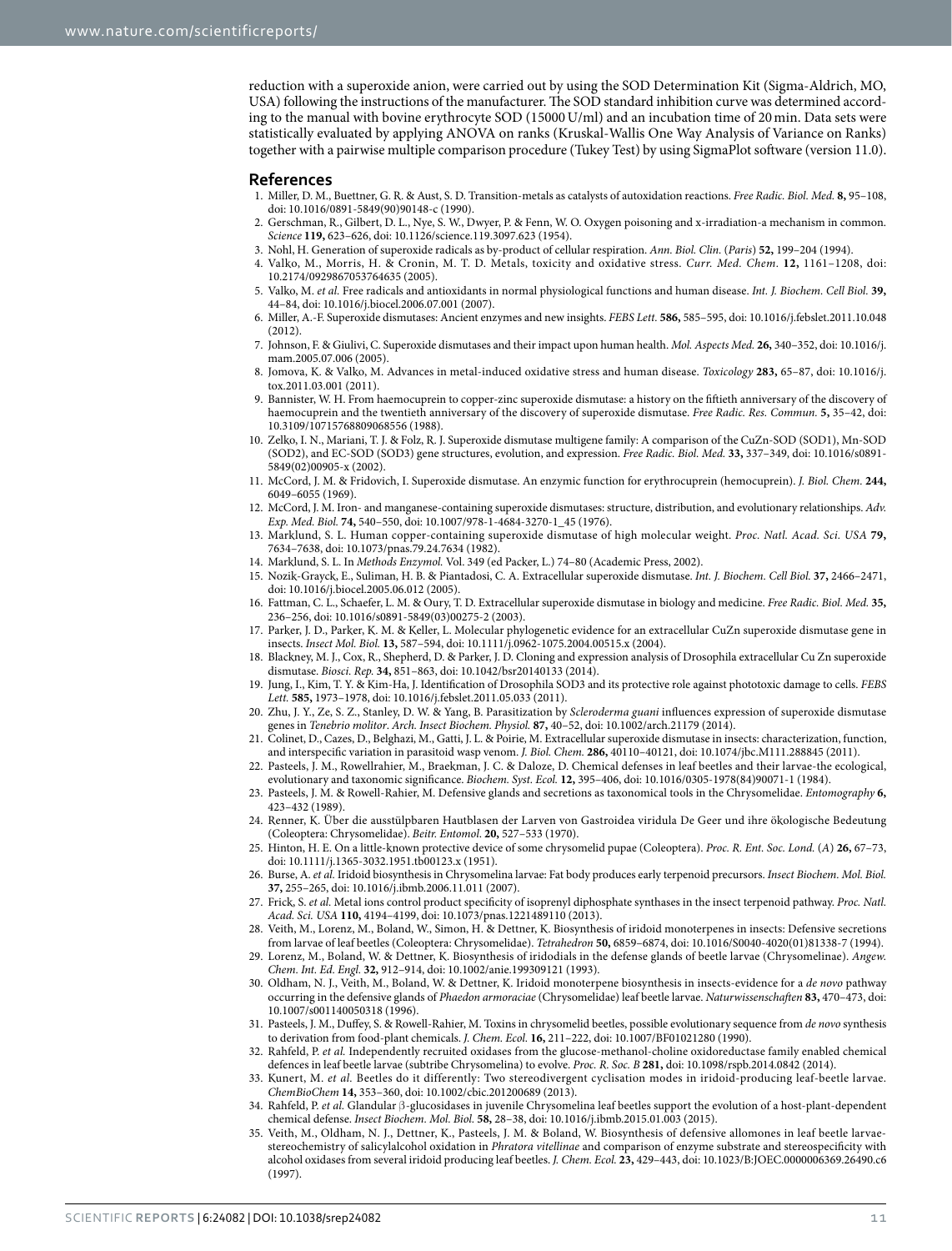- <span id="page-11-0"></span>36. Brueckmann, M., Termonia, A., Pasteels, J. M. & Hartmann, T. Characterization of an extracellular salicyl alcohol oxidase from larval defensive secretions of *Chrysomela populi* and *Phratora vitellinae* (Chrysomelina). *Insect Biochem. Mol. Biol.* **32,** 1517–1523, doi: 10.1016/S0965-1748(02)00072-3 (2002).
- 37. Michalski, C., Mohagheghi, H., Nimtz, M., Pasteels, J. & Ober, D. Salicyl alcohol oxidase of the chemical defense secretion of two chrysomelid leaf beetles-Molecular and functional characterization of two new members of the glucose-methanol-choline oxidoreductase gene family. *J. Biol. Chem.* **283,** 19219–19228, doi: 10.1074/jbc.M802236200 (2008).
- <span id="page-11-1"></span>38. Kirsch, R. *et al.* Host plant shifts affect a major defense enzyme in *Chrysomela lapponica*. *Proc. Natl. Acad. Sci. USA* **108,** 4897–4901, doi: 10.1073/pnas.1013846108 (2011).
- 39. Hilker, M. & Schulz, S. Composition of larval secretion of *Chrysomela lapponica* (Coleoptera, Chrysomelidae) and its dependence on host-plant. *J. Chem. Ecol.* **20,** 1075–1093, doi: 10.1007/bf02059744 (1994).
- 40. Geiselhardt, S., Hilker, M., Muller, F., Kozlov, M. V. & Zvereva, E. L. Inter- and intrapopulation variability in the composition of larval defensive secretions of willow-feeding populations of the leaf beetle Chrysomela lapponica. *J. Chem. Ecol.* **41,** 276–286, doi: 10.1007/s10886-015-0558-x (2015).
- <span id="page-11-2"></span>41. Kelley, L. A. & Sternberg, M. J. E. Protein structure prediction on the Web: a case study using the Phyre server. *Nat. Protoc.* **4,** 363–371, doi: 10.1038/nprot.2009.2 (2009).
- <span id="page-11-3"></span>42. Sandstrom, J., Carlsson, L., Marklund, S. L. & Edlund, T. The heparin-binding domain of extracellular superoxide dismutase C and formation of variants with reduced heparin affinity. *J. Biol. Chem.* **267,** 18205–18209 (1992).
- 43. Petersen, S. V. *et al.* Extracellular superoxide dismutase (EC-SOD) binds to type I collagen and protects against oxidative fragmentation. *J. Biol. Chem.* **279,** 13705–13710, doi: 10.1074/jbc.M310217200 (2004).
- 44. Nguyen, A. D. *et al.* Fibulin-5 is a novel binding protein for extracellular superoxide dismutase. *Circ. Res.* **95,** 1067–1074, doi: 10.1161/01.res.0000149568.85071.fb (2004).
- <span id="page-11-4"></span>45. Nappi, A. J., Vass, E., Frey, F. & Carton, Y. Superoxide anion generation in Drosophila during melanotic encapsulation of parasites. *Eur. J. Cell Biol.* **68,** 450–456 (1995).
- 46. Sun, X. P. *et al.* Nutrient-dependent requirement for SOD1 in lifespan extension by protein restriction in *Drosophila melanogaster*. *Aging Cell* **11,** 783–793, doi: 10.1111/j.1474-9726.2012.00842.x (2012).
- 47. Landis, G. N. & Tower, J. Superoxide dismutase evolution and life span regulation. *Mech. Ageing Dev.* **126,** 365–379, doi: 10.1016/j. mad.2004.08.012 (2005).
- 48. Martin, I., Jones, M. A. & Grotewiel, M. Manipulation of Sod1 expression ubiquitously, but not in the nervous system or muscle, impacts age-related parameters in *Drosophila*. *FEBS Lett.* **583,** 2308–2314, doi: 10.1016/j.febslet.2009.06.023 (2009).
- <span id="page-11-6"></span>49. Phillips, J. P., Campbell, S. D., Michaud, D., Charbonneau, M. & Hilliker, A. J. Null mutation of copper/zinc superoxide dismutase in Drosophila confers hypersensitivity to paraquat and reduced longevity. *Proc. Natl. Acad. Sci. USA* **86,** 2761–2765, doi: 10.1073/ pnas.86.8.2761 (1989).
- <span id="page-11-5"></span>50. Bucher, G., Scholten, J. & Klingler, M. Parental RNAi in Tribolium (Coleoptera). *Curr. Biol.* **12,** R85–R86, doi: 10.1016/S0960- 9822(02)00666-8 (2002).
- <span id="page-11-7"></span>51. Munoz-Munoz, J. L. *et al.* Generation of hydrogen peroxide in the melanin biosynthesis pathway. *Biochim. Biophys. Acta* **1794,** 1017–1029, doi: 10.1016/j.bbapap.2009.04.002 (2009).
- <span id="page-11-8"></span>52. Yi, H. Y., Chowdhury, M., Huang, Y. D. & Yu, X. Q. Insect antimicrobial peptides and their applications. *Appl. Microbiol. Biotechnol.* **98,** 5807–5822, doi: 10.1007/s00253-014-5792-6 (2014).
- 53. Li, Y. M., Xiang, Q., Zhang, Q. H., Huang, Y. D. & Su, Z. J. Overview on the recent study of antimicrobial peptides: Origins, functions, relative mechanisms and application. *Peptides* **37,** 207–215, doi: 10.1016/j.peptides.2012.07.001 (2012).
- <span id="page-11-14"></span>54. Vilcinskas, A. Evolutionary plasticity of insect immunity. *J. Insect Physiol.* **59,** 123–129, doi: 10.1016/j.jinsphys.2012.08.018 (2013).
- 55. Vogel, H., Badapanda, C., Knorr, E. & Vilcinskas, A. RNA-sequencing analysis reveals abundant developmental stage-specific and immunity-related genes in the pollen beetle *Meligethes aeneus*. *Insect Mol. Biol.* **23,** 98–112, doi: 10.1111/imb.12067 (2014).
- <span id="page-11-9"></span>56. Anselme, C. *et al.* Identification of the Weevil immune genes and their expression in the bacteriome tissue. *BMC Biol.* **6,** 43, doi: 10.1186/1741-7007-6-43 (2008).
- <span id="page-11-10"></span>57. Imamura, M. *et al.* Multipeptide precursor structure of acaloleptin A isoforms, antibacterial peptides from the Udo longicorn beetle. *Acalolepta luxuriosa*. *Dev. Comp. Immunol.* **33,** 1120–1127, doi: 10.1016/j.dci.2009.06.004 (2009).
- <span id="page-11-11"></span>58. Buttstedt, A., Moritz, R. F. A. & Erler, S. Origin and function of the major royal jelly proteins of the honeybee (*Apis mellifera*) as members of the yellow gene family. *Biol. Rev.* (*Camb.*) **89,** 255–269, doi: 10.1111/brv.12052 (2014).
- <span id="page-11-12"></span>59. Ferguson, L. C., Green, J., Surridge, A. & Jiggins, C. D. Evolution of the insect yellow gene family. *Mol. Biol. Evol.* **28,** 257–272, doi: 10.1093/molbev/msq192 (2011).
- <span id="page-11-13"></span>60. Buchon, N., Silverman, N. & Cherry, S. Immunity in *Drosophila melanogaster*-from microbial recognition to whole-organism physiology. *Nat. Rev. Immunol.* **14,** 796–810, doi: 10.1038/nri3763 (2014).
- 61. Reumer, A., Van Loy, T. & Schoofs, L. The complexity of Drosophila innate immunity. *ISJ-Invertebr. Surviv. J.* **7,** 32–44 (2010).
- 62. Williams, M. J. Drosophila hemopoiesis and cellular immunity. *J. Immunol.* **178,** 4711–4716, doi: 10.4049/jimmunol.178.8.4711  $(2007)$
- <span id="page-11-19"></span>63. Kim, T. & Kim, Y. J. Overview of innate immunity in Drosophila. *J. Biochem. Mol. Biol.* **38,** 121–127, doi: 10.5483/ bmbrep.2005.38.2.121 (2005).
- 64. Hoffmann, J. A. The immune response of Drosophila. *Nature* **426,** 33–38, doi: 10.1038/nature02021 (2003).
- <span id="page-11-15"></span>65. Charroux, B. & Royet, J. Drosophila immune response: From systemic antimicrobial peptide production in fat body cells to local defense in the intestinal tract. *Fly* **4,** 40–47, doi: 10.4161/fly.4.1.10810 (2010).
- <span id="page-11-16"></span>66. Lehrer, R. I. & Ganz, T. Antimicrobial peptides in mammalian and insect host defence. *Curr. Opin. Immunol.* **11,** 23–27, doi: 10.1016/s0952-7915(99)80005-3 (1999).
- <span id="page-11-17"></span>67. Nappi, A. J. & Christensen, B. M. Melanogenesis and associated cytotoxic reactions: Applications to insect innate immunity. *Insect Biochem. Mol. Biol.* **35,** 443–459, doi: 10.1016/j.ibmb.2005.01.014 (2005).
- <span id="page-11-18"></span>68. Nappi, A. J. & Vass, E. In *Phylogenetic Perspectives on the Vertebrate Immune System* Vol. 484 *Advances in Experimental Medicine and Biology* (eds Beck, G., Sugumaran, M. & Cooper, E. L.) 329–348 (Kluwer Academic, 2001).
- <span id="page-11-20"></span>69. Arvanitis, M., Glavis-Bloom, J. & Mylonakis, E. Invertebrate models of fungal infection. *Biochim. Biophys. Acta* **1832,** 1378–1383, doi: 10.1016/j.bbadis.2013.03.008 (2013).
- 70. Ferrandon, D., Imler, J. L., Hetru, C. & Hoffmann, J. A. The Drosophila systemic immune response: sensing and signalling during bacterial and fungal infections. *Nat. Rev. Immunol.* **7,** 862–874, doi: 10.1038/nri2194 (2007).
- 71. Levitin, A. & Whiteway, M. Drosophila innate immunity and response to fungal infections. *Cell. Microbiol.* **10,** 1021–1026, doi: 10.1111/j.1462-5822.2008.01120.x (2008).
- <span id="page-11-21"></span>72. Komarov, D. A., Slepneva, I. A., Glupov, V. V. & Khramtsov, V. V. Superoxide and hydrogen peroxide formation during enzymatic oxidation of DOPA by phenoloxidase. *Free Radical Res.* **39,** 853–858, doi: 10.1080/10715760500166693 (2005).
- <span id="page-11-22"></span>73. Winterbourn, C. C., French, J. K. & Claridge, R. F. C. Superoxide-dismutase as an inhibitor of reactions of semi-quinone radicals. *FEBS Lett.* **94,** 269–272, doi: 10.1016/0014-5793(78)80953-3 (1978).
- <span id="page-11-24"></span><span id="page-11-23"></span>74. Rhee, S. G. H2O2 a necessary evil for cell signaling. *Science* **312,** 1882–1883, doi: 10.1126/science.1130481 (2006).
- 75. Fridovich, I. Superoxide radical and superoxide dismutases. *Annu. Rev. Biochem.* **64,** 97–112, doi: 10.1146/annurev. bi.64.070195.000525 (1995).